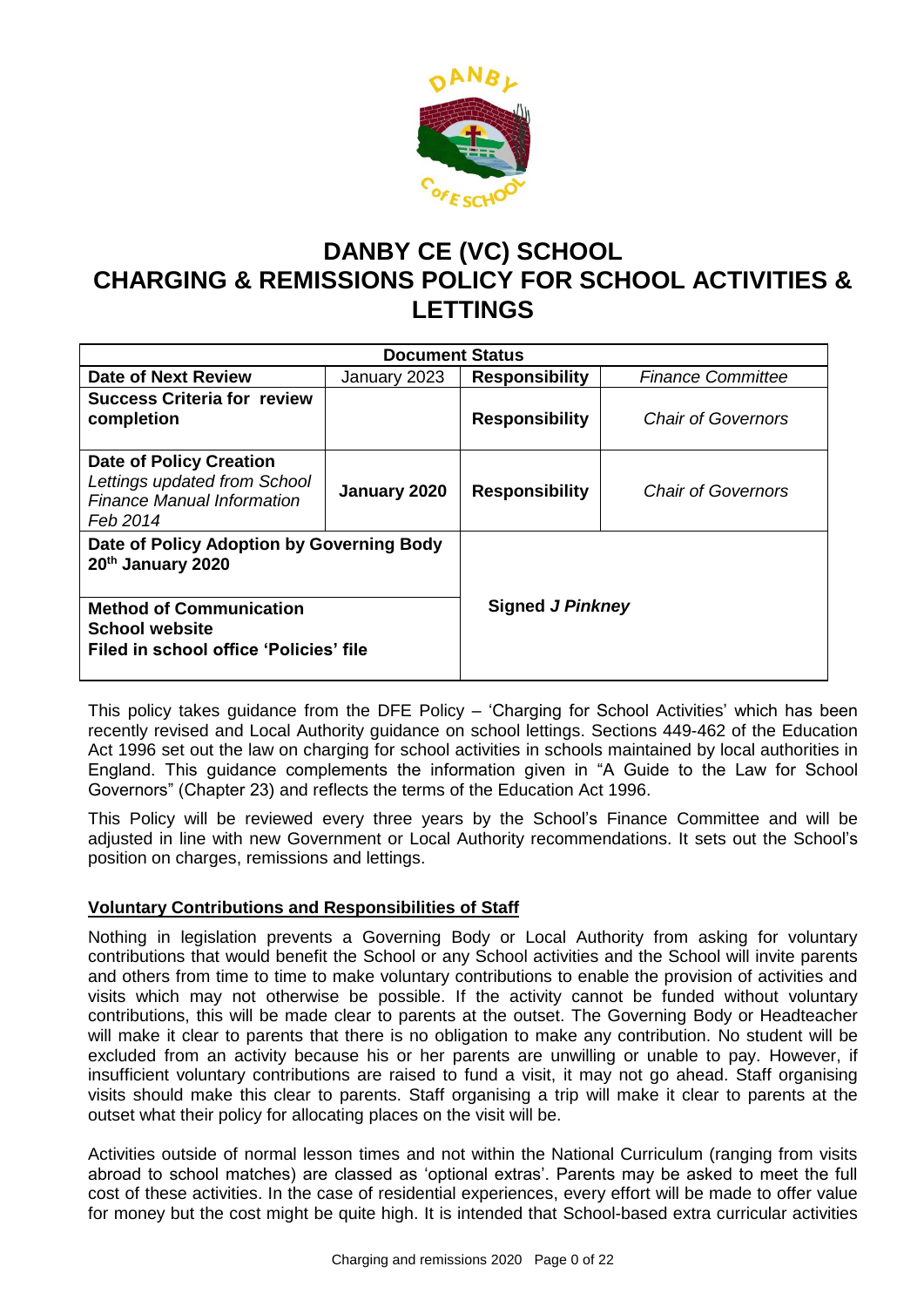should be free or very low cost. The School will do its best to offer assistance or remission of charges in any case where there is hardship.

For activities during normal School hours and/or within the National Curriculum, parents may be asked to make a voluntary contribution to cover the cost of the activity to enable it to go ahead. Each year, such visits are likely to include school visits to enrich the curriculum*.*

When making requests for voluntary contributions to School funds, parents will not be made to feel pressurised into paying as it is not compulsory.

Parents will be asked to meet the costs of private music tuition in full, where tuition is given either to an individual student or to students in small groups. General fundraising and sponsorship may be used to permit additional activities.

### **Charging Structure**

For residential courses during the time of normal School hours, parents can be asked to meet the full cost of board and lodging, and to make a voluntary contribution towards any travel expenses. The School will meet the costs for students whose parents receive the income support benefits, where it is still possible for the visit to go ahead. The School will do its best to offer assistance and remissions in any case where there is hardship.

Parents may be charged for some or all of the cost of damage to School property where this has been intentional. Parents will be expected to meet some or all of the cost for replacing lost or damaged books or equipment.

#### **Activities and Visits**

If the number of School sessions taken up by the visit is equal to or greater than 50% of the number of half days spent on the visit, it is deemed to have taken place during normal School hours (even if some activities take place late in the evening). Whatever the starting and finishing times of the day, regulations require that a school day be divided into two sessions: a 'half day' means any period of 12 hours ending with noon or midnight on any day. Time spent on travel counts in this calculation if the travel itself occurs during School hours. Activities during normal School hours may only involve a request for a voluntary contribution; parents may be charged an amount to cover the costs incurred to the School for activities mainly taking place outside of School hours.

Parents should be informed of the decision to ask for contributions at the planning stage of activities. Planned activities may be cancelled if financial support is not forthcoming. Parents may be asked to make a voluntary contribution towards activities taking place during School time, or towards activities which are a necessary part of the National Curriculum, *or towards activities that form part of the School's basic curriculum for Religious Education*. Parents will be asked to meet the full cost of optional extra activities that occur outside of normal School hours, where these activities are not a necessary part of the National Curriculum. Parents will be asked to meet the full cost of board and lodging, and to make a voluntary contribution towards travel expenses for residential visits which fall, in the main, during normal School sessions. Students whose parents are receiving the following benefits should not be prevented from taking part in any School activity or trip that is open to other students:

- Income Support (IS);
- Income Based Jobseekers' Allowance (IBJSA);
- support under part VI of the Immigration and Asylum Act 1999;
- Child Tax Credit, provided that Working Tax Credit is not also received and the family's income (as assessed by Her Majesty's Revenue and Customs) does not exceed the limit set by HMR&C
- the guarantee element of State Pension Credit
- any similar income related employment and support allowances introduced by the Government.

Any charge made in respect of individual students will not exceed the actual cost of providing the optional extra activity, divided equally by the number of students participating. It will not include an element of subsidy for any other students wishing to participate in the activity whose parents are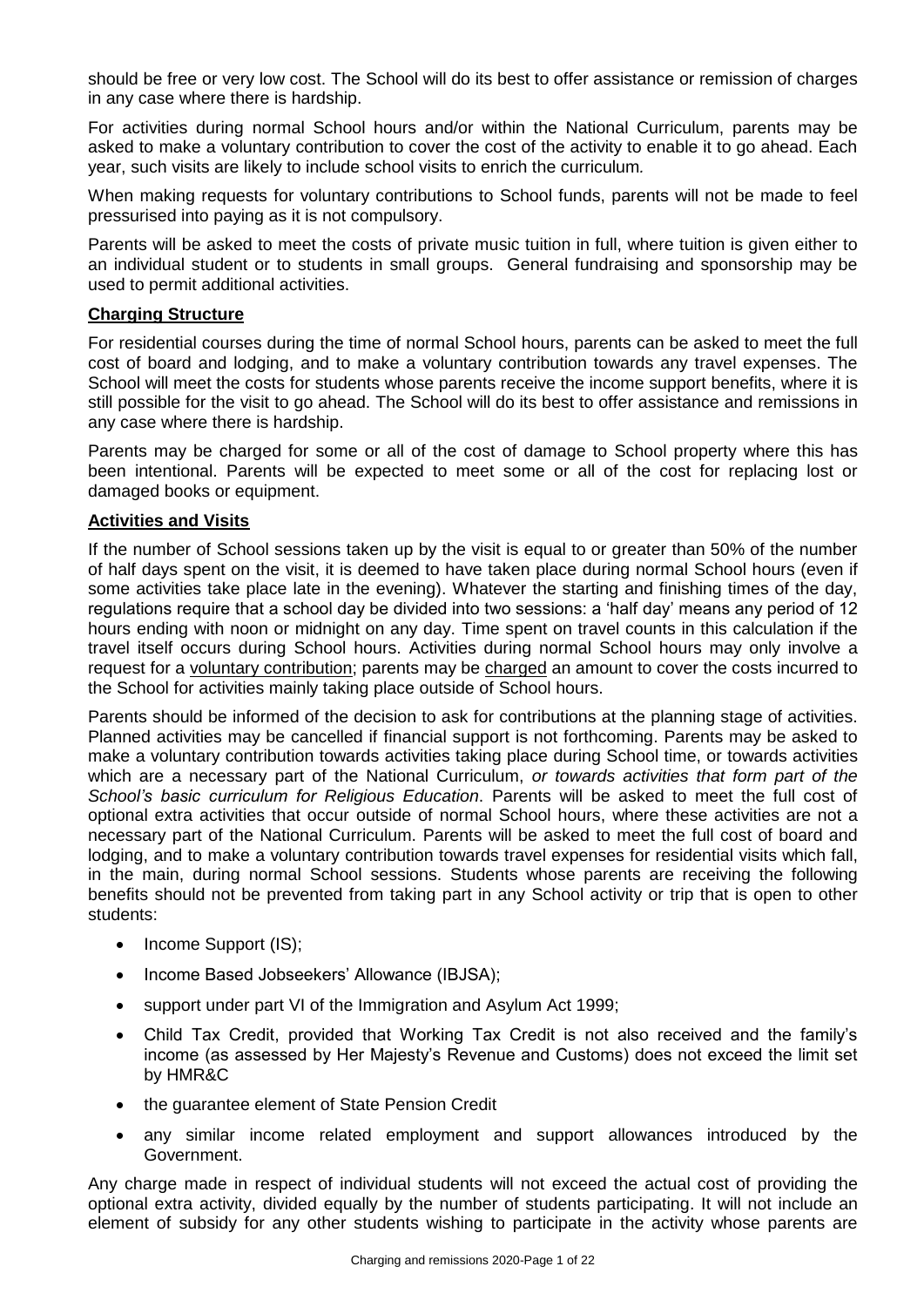unwilling or unable to pay the full charge. In calculating the cost of optional extras an amount may be included in relation to:

- any materials, books, instruments, or equipment provided in connection with the optional extra;
- non-teaching staff:
- teaching staff engaged under contracts for services purely to provide an optional extra, this includes supply teachers engaged specifically to provide the optional extra; and
- the cost, or a proportion of the costs, for teaching staff employed to provide tuition in playing a musical instrument, where the tuition is an optional extra.

In cases where a small proportion of the activity takes place during School hours, the charge will include the cost of alternative provision for those students who do not wish to participate. Therefore no charge will be made for supply teachers to cover for those teachers who are absent from School accompanying students on a residential visit. Participation in any optional extra activity will be on the basis of parental choice and a willingness to meet the charges. Parental agreement is therefore a necessary pre-requisite for the provision of an optional extra where charges will be made.

When the School informs parents about a forthcoming visit, the member of staff leading the trip should make it clear that parents who can prove they are in receipt of income support benefits will be exempt from paying the cost of board and lodging. However, where voluntary contributions would not cover the cost of a visit, it would be likely that the visit would be cancelled where the trip was not an essential element of the curriculum.

#### **Music Tuition**

The law states that all education provided during school hours must be free, but music lessons are an exception to this rule. The Education and Inspections Act 2006 introduced a regulation-making power which allowed the Department for Children, Schools and Families to specify circumstances where charging can be made for music tuition. The new Regulations, which came into force in September 2007, provide students with greater access to vocal and instrumental tuition. Charges may now be made for teaching either an individual student or groups of any appropriate size (provided that the size of the group is based on sound pedagogical principles) to play a musical instrument or to sing. Charges may only be made if the teaching is not an essential part of either the National Curriculum or a public examination syllabus being followed by the student(s).

#### **Extended Schools –**

Danby School provides a term time only wraparound school childcare service for 4-11 year olds at a Breakfast Club. Parents will be charged for use of the service and the session times and charges are as follows:

Full morning session including breakfast - 8.00 am until start of school - £2.50

#### **Invoicing and Payment Procedures**

An invoice for the additional sessions will be sent to parents weekly. Where immediate payment of the invoice may cause hardship, parents are advised to contact the Headteacher in writing upon receipt of invoice. The School will do its best to assist with payment arrangements basing individual requests on their own merit. Note: late payment may incur additional charges (see Important Note and Late Payment Charges below) and non-payment will result in the termination of the contract with immediate effect unless an individual agreement has been arranged.

#### **Important Note:**

Any sums payable by parents for optional extras such as extended school provision to which they have agreed in writing, shall be recoverable as a civil debt and may also be subject to late payment charges.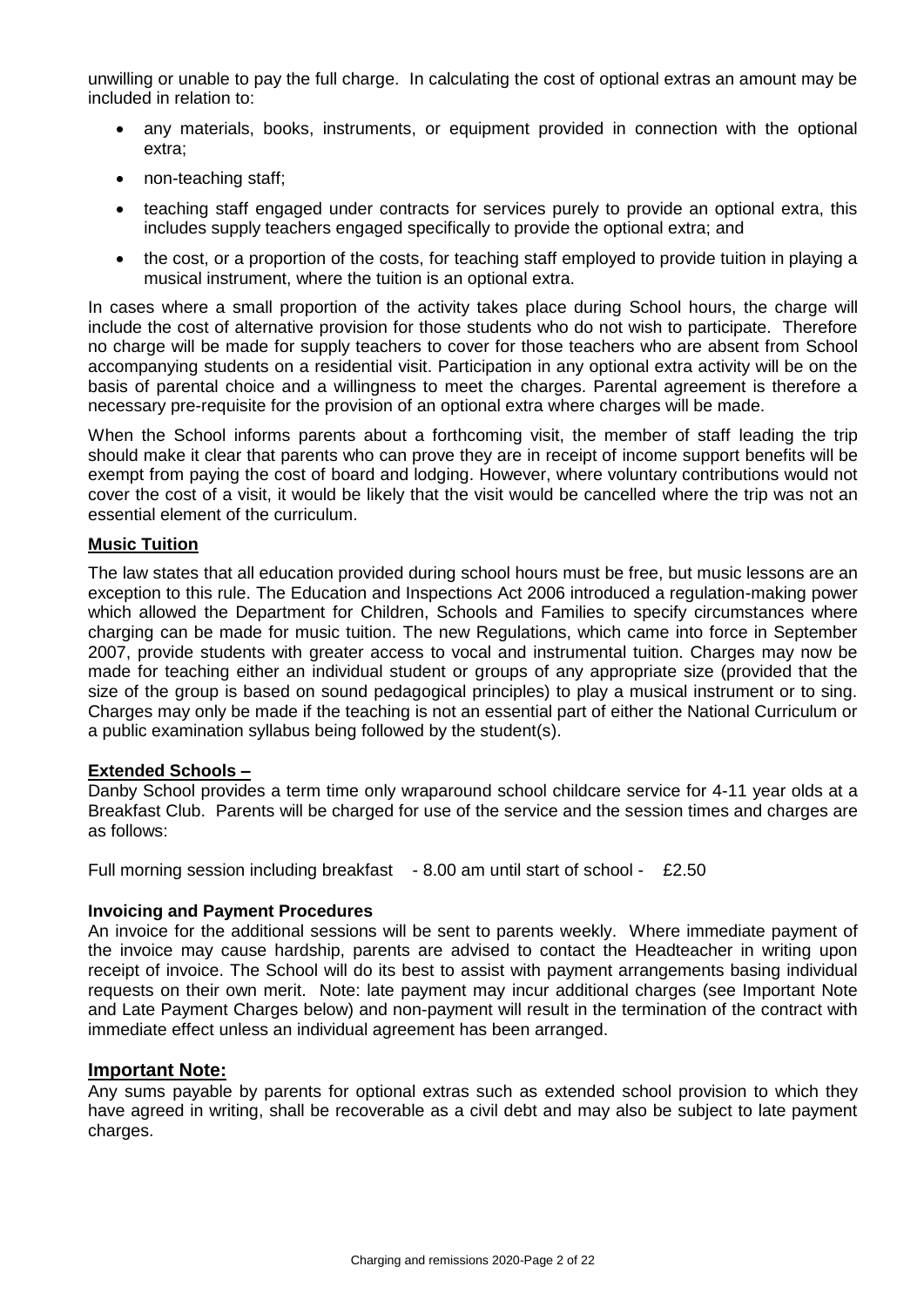### **Late Payment Charges**:

Charges will be levied at the higher of **£5.00 or 5%** (change as necessary) of the outstanding debt, to cover associated administration costs.

### **Miscellaneous Charges (other than for students)**

#### **LETTINGS**

The following charges may be applied

| Scale of charges |  |  |  |  |
|------------------|--|--|--|--|
|------------------|--|--|--|--|

**Letting of rooms Minimum of £10 per hour**

**Lettings of outdoor facilities Minimum of £10 per hour**

Subject to review

**Any additional charges or caretaking work will be charged to the individual organisation as required.**

#### **Photocopier charges**

10p per black and white copy (reduced rates for large numbers of copies)

20p per colour copy ( reduced rates for large numbers of copies)

#### **Telephone charges**

Will be charged based on duration of call and location of call.

#### **Value Added Tax**

The governors are constrained by law to apply value added tax to all transactions where appropriate.

Approved By Governors:

Signed\_\_\_\_\_\_\_\_\_\_\_\_\_\_\_\_\_\_\_\_\_\_\_\_\_\_\_\_\_\_\_\_ Date \_\_\_\_\_\_\_\_\_\_\_\_\_\_\_

#### **Value Added Tax**

The Governors are constrained by law to apply value added tax to all transactions where appropriate.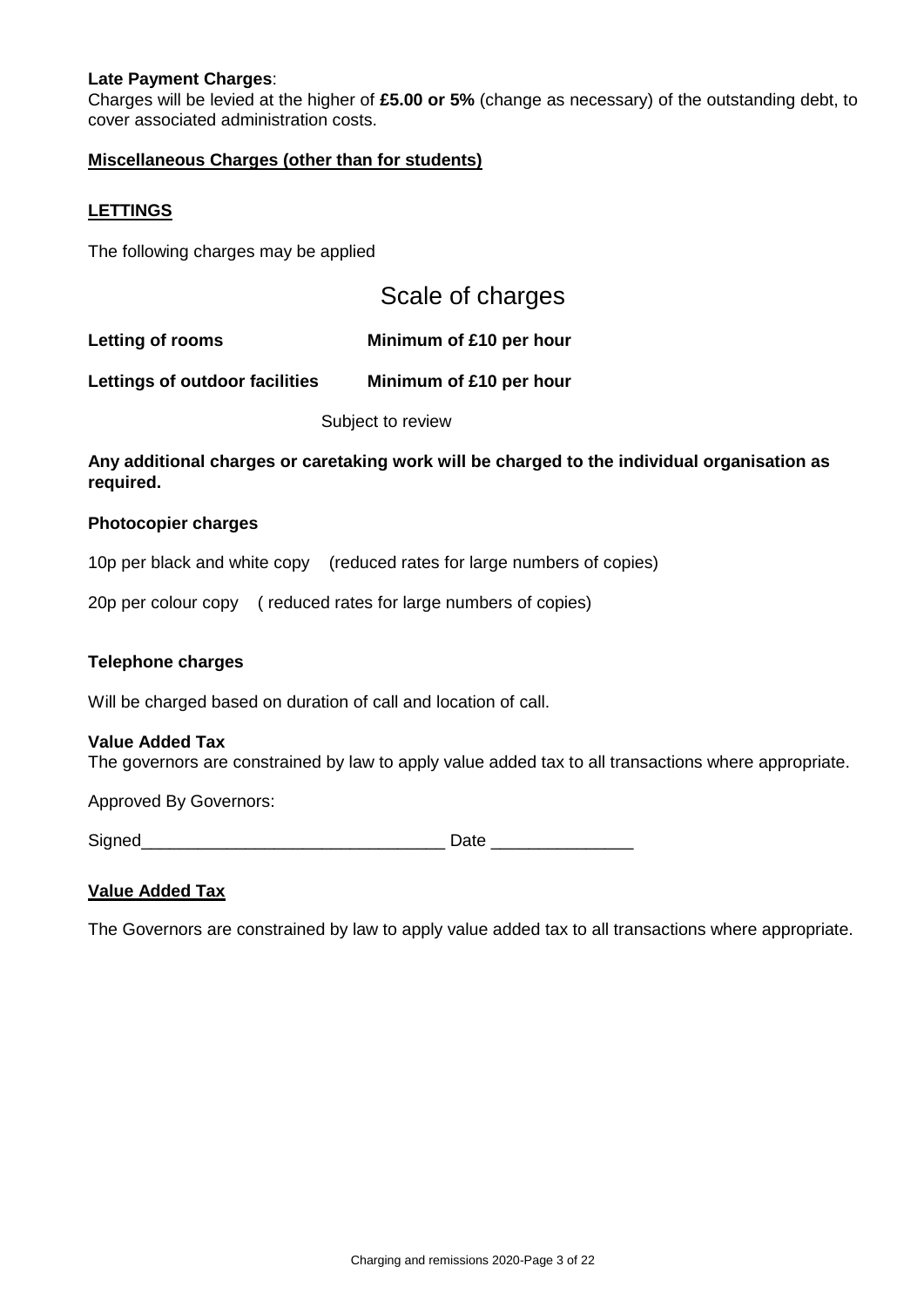

# **Danby CE (VC) School Lettings Policy**

# **Adoption**

The Governing Body of Danby CE (VC) School at their meeting on [insert date] adopted the hire arrangements policy as set out in this document.

# **Introduction**

The Governing Body is committed to ensuring the efficient use of the school's premises and making them available for use by the local community.

However, the overriding aim of the Governing Body is to support the school in providing the best possible education for its pupils, the promotion of equality and opportunity and the community cohesion of the local area. Any hiring out of the premises to outside organisations will be considered with this in mind.

# **Definition of a Hire Arrangement**

A hire arrangement may be defined as:

"Any use of the school buildings or grounds by parties other than the school and its partners. This may be a community group (such as a local football team) or a commercial organisation (such as a local "Weight Watchers" branch)."

The following activities fall within the day to day business of the school and are not considered to be hire arrangements.

- Governing body meetings
- Extra-curricular activities arranged by the school for pupils
- Parents meetings
- PTA meetings

The costs arising from these uses are therefore a legitimate charge against the school's delegated budget.

# **Types of Hire Arrangements**

The Governing Body has agreed to define hire arrangements under the following categories:

- **School Hire Arrangements** for activities for pupils or their parents/carers that provide educational benefit to pupils that the school wishes to subsidise;
- **Community Hire Arrangements** for other community activities which should be made on the basis of full cost recovery; and
- **Commercial Hire Arrangements** will be charged on a cost plus an income margin for the school.

# **Hire Arrangement Times, Available Facilities and Equipment**

The following times, facilities and equipment available are agreed as follows:

Term Time All internal teaching areas from 5.00pm until 10.00pm Holiday time and outdoor facilities and equipment by negotiation

Variations to these facilities and times will be subject to the approval of the headteacher or Chair of Governors.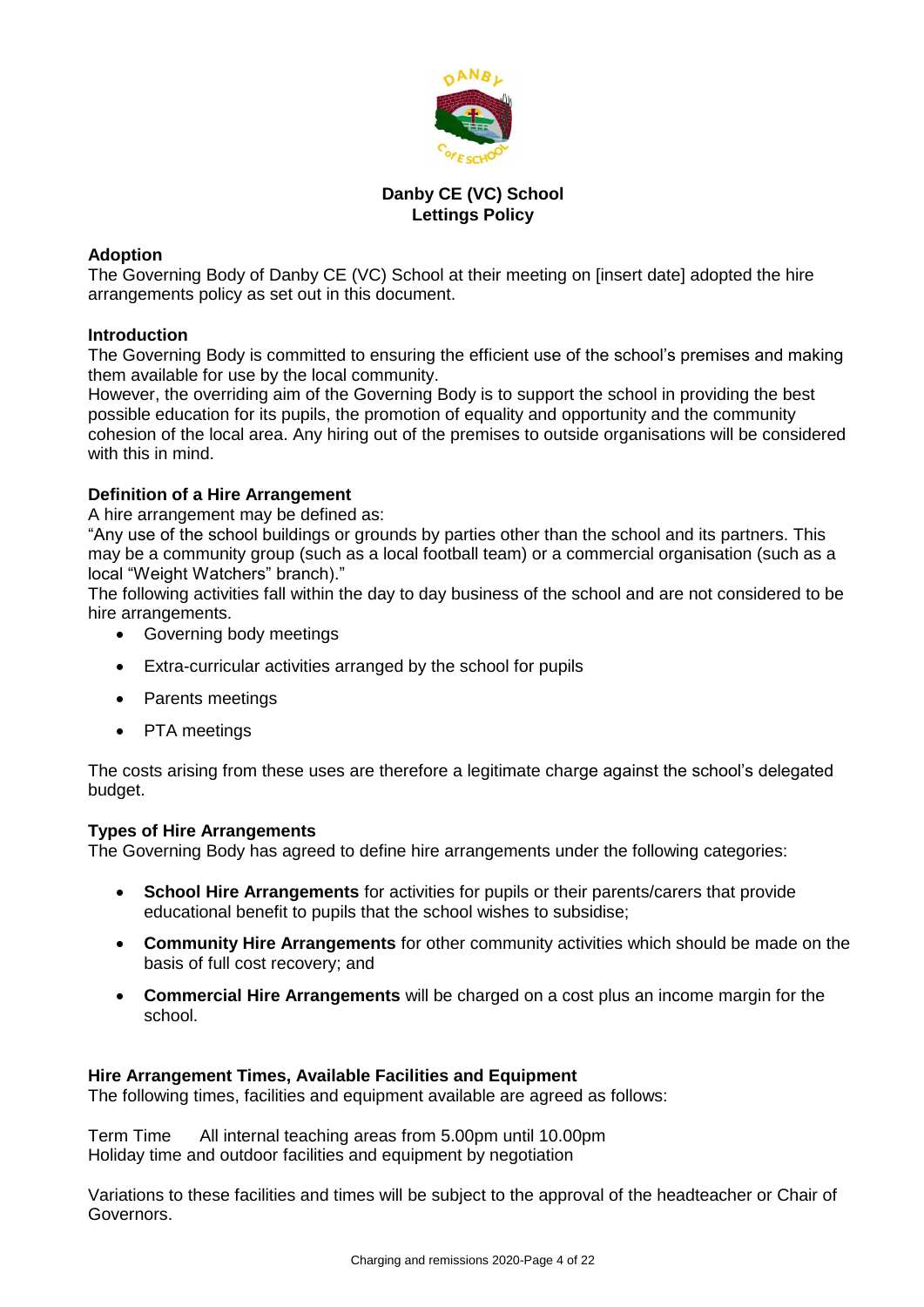# **Priority for Hire Arrangements**

Being mindful of the needs of the local area, the Governing Body has undertaken an assessment of local needs. This information has been used to determine the priorities for hire arrangements. The following hire arrangements are especially encouraged:

- Educational activities open to school pupils and their families
- Recreational activities open to school pupils and their families
- Activities organised by local community groups for the benefit of the local community
- Hire arrangements to parents attached to the school / people living in the local community / voluntary organisations / women's groups / disability groups / low income groups / children's groups / youth groups etc

The following activities are not considered appropriate for hire arrangements as they are either well provided for in the local area, are not deemed to be compatible with the ethos of the school or are not able to be accommodated within the school's facilities:

 Any types of use that conflict with the school improvement plan, local priorities, etc i.e. commercial activities with little potential to generate income or support the school, events selling alcohol or promoting gambling.

#### **Applications**

Organisations or individuals seeking to hire the school premises should contact the school office. Following receipt of an enquiry, the enquirer shall be provided with a Hire Arrangements Information Pack which includes copies of the following:

- i. the School's Hire Arrangements policy;
- ii. the School's Terms and Conditions;
- iii. the Scale of Charges; and
- iv. the application form

All applications for the hire of accommodation must be made on the appropriate application form (H1) and submitted to the Headteacher at least three weeks before the proposed date of the hire arrangement.

Applications from young persons under the age of 18 must include the name, address and signature of the guarantor who shall be over the age of 18.

The person signing the application form will be considered to be the Hirer and in doing so will be in acceptance of the terms and conditions of the hire arrangement.

A record of all enquiries shall be kept on file.

The Headteacher or Chair of Governors will decide on the application with consideration to:

- The priorities for hire arrangements agreed by Governors and set out in the school's hire arrangements policy
- The availability of the facilities and staff
- The school's equal opportunities, health and safety, child protection policies
- The health and safety considerations such as numbers of users, type of activity, qualifications of instructors etc.

Once a hire arrangement has been approved, a letter of confirmation will be sent to the Hirer. The Hirer will be invoiced for the cost of the hire arrangement in accordance with the Governing Body's current scale of charges. We will seek payment in advance in order to reduce any possible bad debts and/or a deposit to cover damage. A guarantee card will be required to support cheques wherever possible. An official receipt will be issued for all payments received. All hire arrangement fees received will be paid into the school's bank account. The income and expenditure relating to hire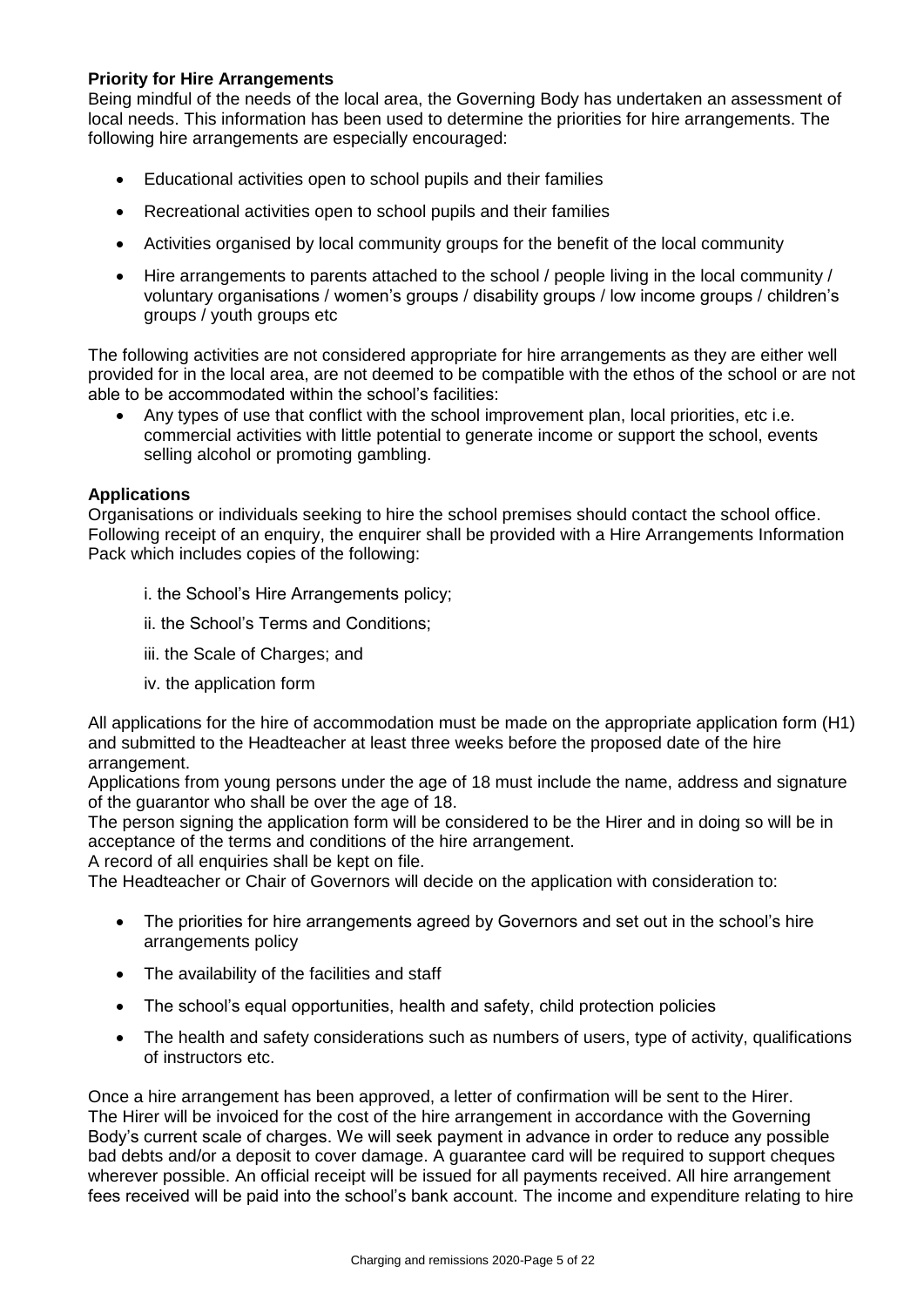arrangements shall be clearly recorded by the school and reported under the guidelines for Consistent Financial Reporting.

The Headteacher on behalf of the Governing Body has the right to refuse an application and no hire arrangement shall be regarded as "booked" until approval has been given in writing and payment received in full. The reason for refusals shall be recorded on the application form and fully explained to the enquirer.

# **Charges**

Whilst recognising that the School has a statutory duty to ensure that it does not suffer a net loss in hiring out accommodation, the Governors seek to set a scale of charges at a reasonable level that is not unduly onerous for those organisations within the community that operate on a voluntary basis. Charges are set out in the Schedule of Charges.

The scale of charges shall be reviewed [annually by the Governing Body] for implementation from [the beginning of the next financial year or with effect from 1 April of that year]. The details of current charges shall be provided in advance of any hire arrangement being agreed and users shall be given 28 days' notice in writing of any variation to charges.

For the purpose of charging, the headteacher is empowered to determine to which group any particular individual or organisation belongs. They are also able to offer any discounts or agree a subsidy for any hire arrangements, as they deem appropriate. The basis of charging will be determined by the purpose for which the hire arrangement is arranged.

The charges payable shall be those applying at the time of the hiring and not at the time of application.

The school reserves the right to require a deposit over and above the hiring charge that equates to 25% of the hire charge as a surety against damage to the premises (including any equipment) or the premises being left in an unacceptable condition necessitating their incurring additional costs for cleaning, caretaking or other expenses. Within 14 days of the end of the hire arrangement the deposit shall be refunded to the Hirer subject to any deductions that may be made for loss or damage to school premises/equipment.

The school is constrained by law to apply value added tax to all transactions where this is appropriate. The hire arrangement of rooms for non-sporting activities is exempt from VAT whereas sports hire arrangements are subject to VAT.

The minimum hire period shall be one hour.

The school will seek to recover any cost incurred by the school that is unavoidable and results directly from the cancellation of a hire arrangement. The timescale and charges for cancellations are set out in the Terms and Conditions of Use.

# **Management of Hire Arrangements**

The Governing Body has delegated day-to-day responsibility for hire arrangements to the Headteacher in accordance with the Governing Body's policy. Where appropriate, the Headteacher may delegate all or part of this responsibility, such as security, child protection, etc to other members of staff, whilst still retaining overall responsibility for the hire arrangements process.

If the Headteacher has any concern about whether a particular request for a hire arrangement is appropriate or not, she will consult with the Chair of Governors.

The school should ensure that the terms of any contract for hire arrangements such as sports activities, theatre groups, cubs and scouts, etc that will require the contractor to employ staff or use volunteers to work with, or provide services for children, regardless of whether they attend the school or not, also requires the contractor to adopt and implement the measures described in this guidance. They shall also monitor the contractor's compliance. An annual report on hire arrangements will be delivered to the Governing Body and will include information on users, finance, incidents and accidents, enquiries and any hire arrangements refused.

# **Security**

The Headteacher has delegated authority to determine the security risk for each hire arrangement and shall be responsible for allocating a continuous security presence or other control measure. Entrance to the school shall be via the front entrance which will be opened by the school at the agreed time. For security reasons, the school keys shall not be available to the Hirer.

The Hirer must use only that area of the premises hired and must observe any instructions given by the School concerning the areas available and unavailable.

The Hirer will have access to the school's landline telephone.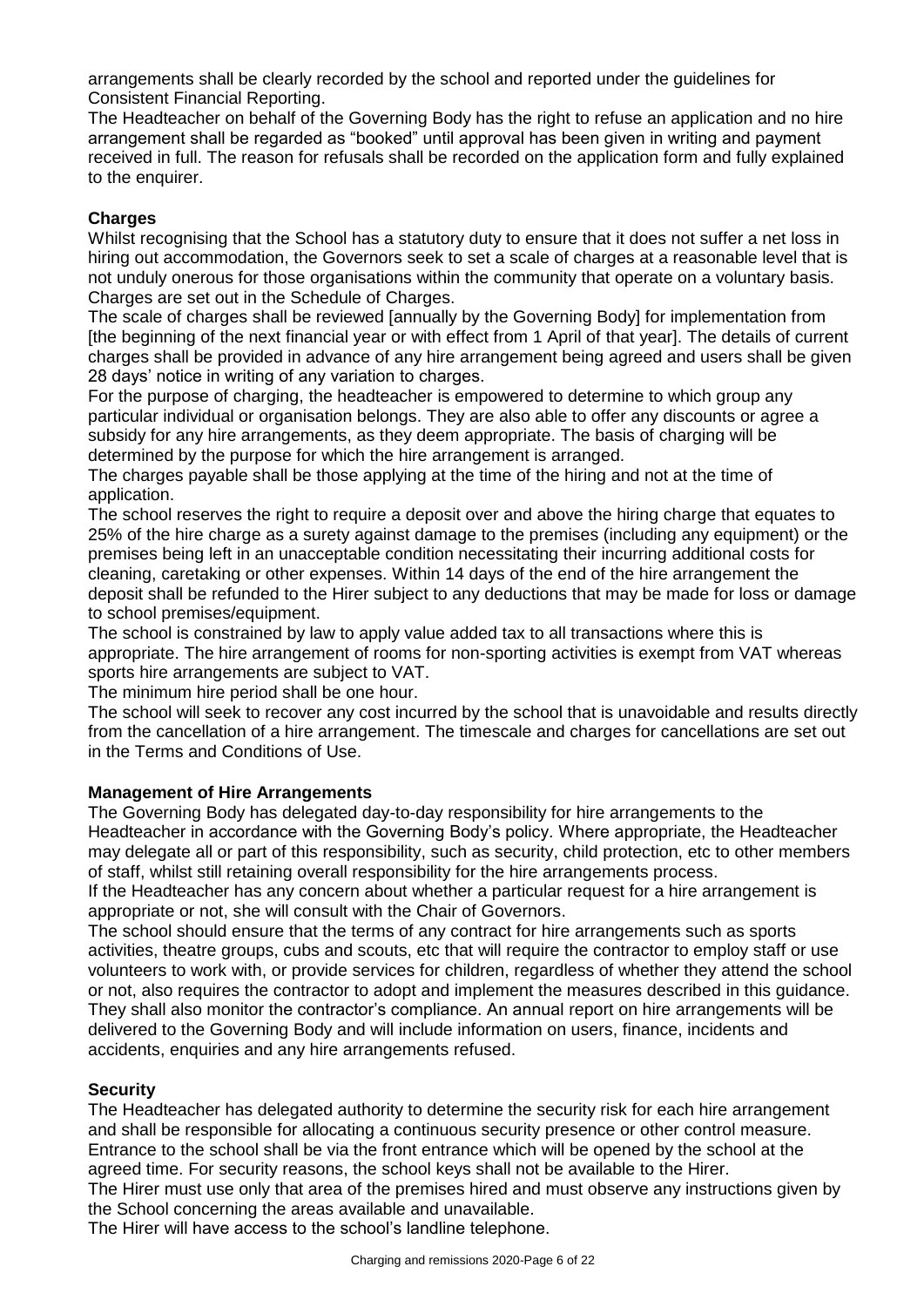# **Conduct of Users**

The Hirer shall be present at all times during the hire and shall be responsible for the maintenance of good order; special attention shall be given to:

- The behaviour of those in attendance;
- The interests of residents in the neighbourhood so that they are not disturbed or caused any inconvenience;
- Other functions being held elsewhere on school premises so that they are not interfered with;
- All those in attendance vacating the premises in an orderly manner and by the finishing time as stated on the application form.

Smoking is not allowed within the school's perimeter.

Animals, other than Guide Dogs, are not permitted anywhere on the school premises except with the express approval of the Governing Body.

#### **Indemnity and Insurance**

Neither North Yorkshire County Council nor the school shall be liable for any injury or damage to persons or property upon its premises (so far as they are legally able to do so) sustained during the hire.

The Hirer shall agree to indemnify North Yorkshire County Council, its employees and agents and the school against all actions, proceedings, claims, damages, awards or costs in respect of loss, damage, death or personal injury during the period of hire or before or after that time unless such death or injury occurs as a result of the negligence or breach of duty of North Yorkshire County Council, the school or their agents or employees.

The Hirer must be covered by public liability insurance policy with a minimum limit of £5 million including damage to the premises and its contents. It shall be necessary to produce documentary evidence of the cover when booking.

The Governing Body may at its discretion waive this requirement where the Hirer is an individual or small informal group of individuals (not using the school buildings for commercial or business purposes) who **do not** fall within the following definition and are not able to obtain public liability insurance:

- Members of any club, association or society which operates by subscription or entry fee;
- Any charity or individual organisation, carrying on business with a view to profit.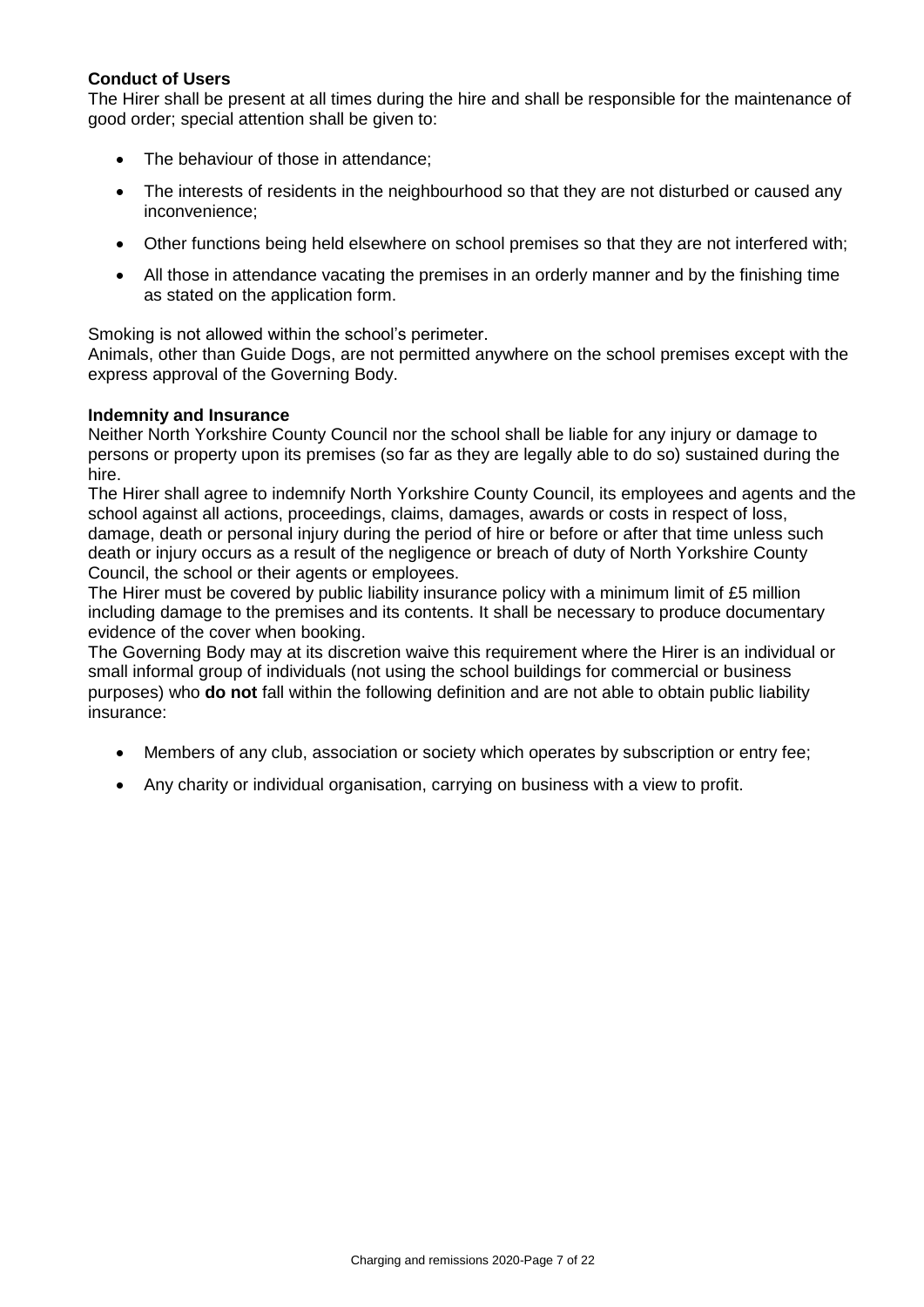# **Cancellation**

The Governors may end a booking arrangement by giving the User three months written notice to expire at any time.

The Governors may end the agreement immediately by notice given by them:

1. If at any time any payment due remains unpaid for more than [28 days or other] after becoming due

2. If the user fails to remedy any breach of any conditions as set out in the terms and conditions of hire after being required to remedy such breach by [28 days] notice in writing

3. If the User breaches any of the conditions as set out in the terms and conditions of hire which in the opinion of the Governors is incapable of being remedied and the Governors state this in a notice given by them

4. In extreme cases the Governors may terminate this agreement summarily without notice if it has been shown that the User has not ensured that suitable arrangements are in place with regard to the safeguarding of children, vulnerable adults and child protection in line with the requirements of current legislation and any North Yorkshire County Council safeguarding procedures.

The school [will/will not] refund any sum paid [insert conditions].

The school shall not be held liable or be required to pay compensation for any loss sustained as a result of or in any way out of the cancellation of the hire.

# **Appeals Procedure**

If a Hirer has a hire arrangement application rejected or agreement withdrawn they have the right to appeal to the Governing Body.

The appeal should be made in writing and will be presented at the next full meeting of the Governing Body.

The Hirer will be informed of any action and/or decision taken by the Governing Body. The Governing Body's decision is final.

#### **Complaints Procedure**

If a Hirer is dissatisfied with any aspect of the service they have received, they should at the earliest opportunity attempt to resolve this with the staff at the school. Every effort will be made to resolve disputes between parties quickly and effectively.

In the event of a dispute, the complainant should proceed as follows:

1. The relevant member of staff should be contacted to try to resolve the problem.

2. If the matter cannot be resolved satisfactorily, the Headteacher should be contacted.

3. If the matter remains unresolved, the complaint must be submitted in writing to the Headteacher.

4. Where the Headteacher has failed to satisfy the complainant, the Governing Body (or a committee or an individual governor where delegated to do so) may review the case.

Having exhausted the steps above, all unresolved disputes or differences shall be referred to a single arbitrator who shall be determined by the school's Governing Body.

#### **Policy Review**

This policy is due for review on February 2019.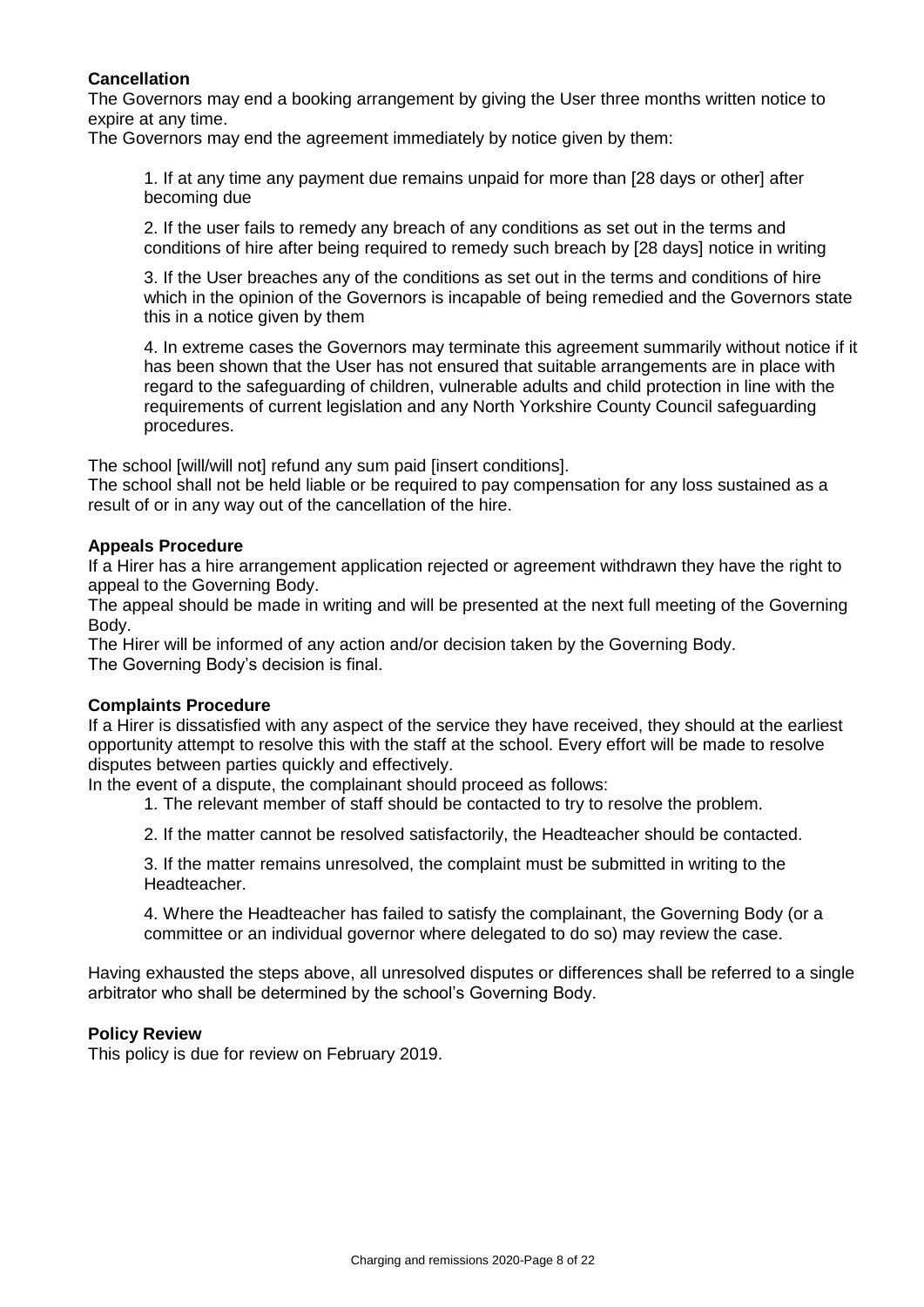# **Value Added Tax Regulations**

In accordance with current Value Added Tax regulations, the supply of sports facilities for playing any sport or participating in physical recreation normally incurs standard rated VAT of 20%. However, in certain circumstances organisations may be eligible for a VAT exemption for use of the following facilities:

- Sports pitches
- Swimming pools
- Sports halls
- Sports courts
- Sports equipment
- Gymnasiums
- Assembly halls

# **The supply of facilities for sporting activities can be exempt if all of the following criteria are met:**

1. It is for a series of 10 or more periods of any duration;

2. Each period is for the same activity and at the same place,

3. The interval between periods is never less than one day or more than 14 days.

4. The fee for the hire arrangement relates to the whole series of sessions and is evidenced by a formal Hire arrangements contract issued by the Hire arrangements Service;

5. The use of facilities is exclusive to the customer or is a distinct or separate area/facilities;

6. The customer is a school, club, association, or organisation representing clubs and associations *and meets the criteria of an eligible body as determined by the HMRC;* and

7. The activity taking place is a qualifying activity (list available upon request)

#### **The conditions governing these special arrangements are as follows:**

- The minimum interval between periods of one day is a strict 24 hours e.g. if a session is booked from 7pm to 8pm one day, it is not possible for the next session to start prior to 7pm the following day without invalidating the VAT exemption.
- There must be clear evidence of a formal agreement, which must be in place prior to the commencement of the first session in a series of hire arrangements.
- Any extra charges for extended or additional sessions not in the original agreement will incur standard rated VAT at 20%.
- The formal agreement offers customers the option to pay in advance of the activity. Annual bookings for term time only use will be charged in advance/arrears of the term less VAT providing all the criteria are met and providing that there are 10 occasions booked in each term, otherwise VAT will be chargeable;
- If payment in advance is made, there will be no refund unless the sessions are cancelled due to circumstances outside of the control of the solely liable person– please see cancellation policy.
- If payment in arrears is made and a refund is given due to the customer cancelling or varying the length of any sessions then the whole hire arrangement (or term, if an annual term time only booking is made) becomes liable for standard rated VAT at 20%
- Previous qualification for VAT exemption will not be taken into account for new bookings and each application will be assessed via the above legislative criteria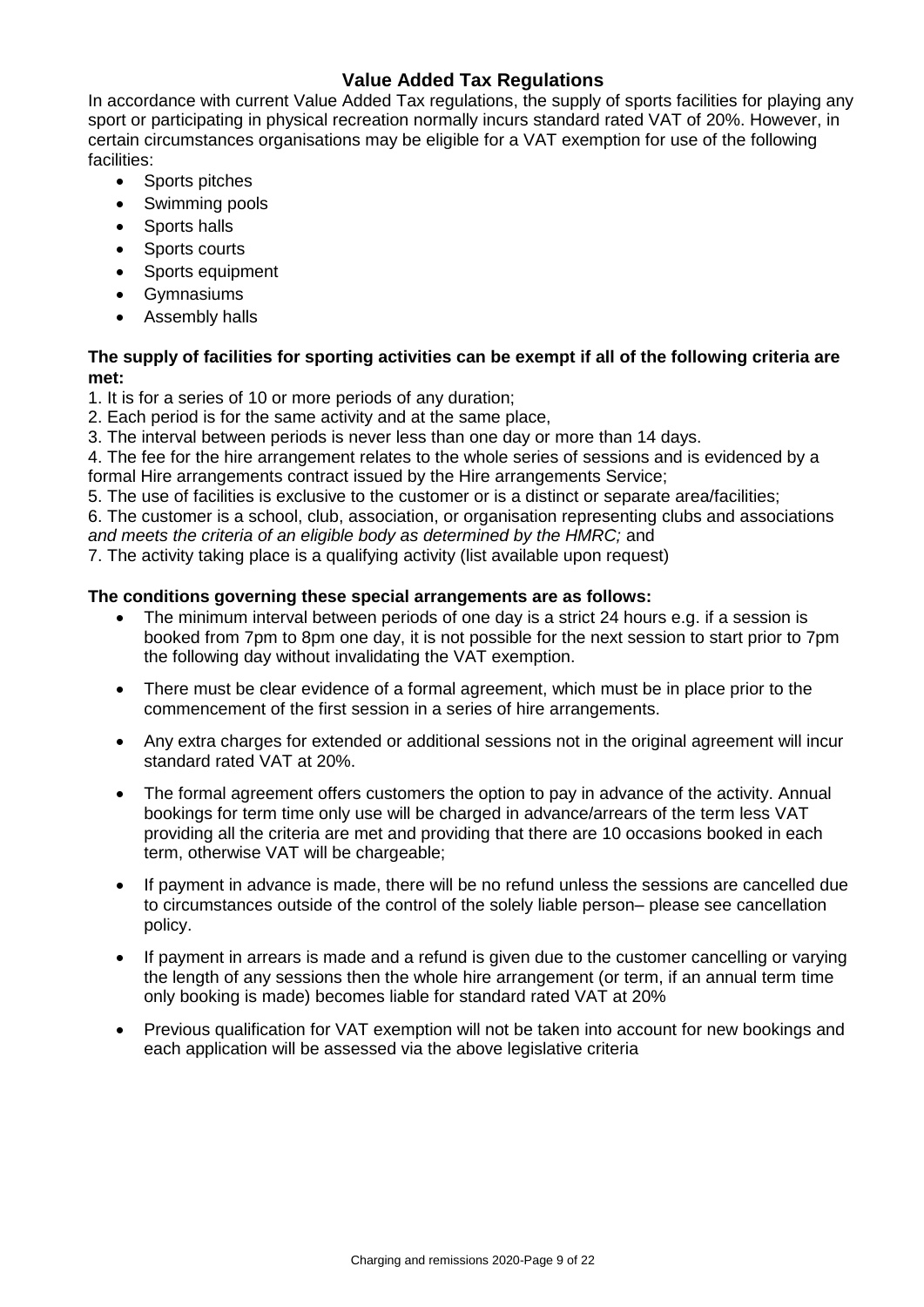

# **Terms and Conditions for Use of School Premises**

All groups/organisations that use the premises are required to read these terms and conditions and agree to abide by them. This terms and conditions document will be signed by the Chair of Governors at the School and the Hirer/nominated person from the hiring group/organisation.

# **Interpretation**

'The School' means the Governing Body of the School, its employees and agents. 'The Hirer' is the organisation or individual with whom the school is contracting.

# **Purpose of Use**

1. The accommodation shall only be used for the purposes and within the hours stated on the application, as confirmed by the School. The Hirer shall be responsible for ensuring these conditions of occupation are observed and that there is no interference with the normal activities of the school.

2. The Hirer shall not assign or sublet the whole or any part of the benefit of this agreement.

3. No interference is to be made with school property/equipment/premises which do not form part of the hire arrangement.

4. Nothing in this agreement shall create a tenancy.

# **Access**

5. The Governing Body or its representative has access to the areas subject to hire for the purpose of inspection.

# **Health and Safety**

6. The Hirer must comply with all laws relating to the premises and the occupation and use of the premises by the Hirer including but not limited to Health and Safety legislation.

7. The Hirer is responsible for the effective supervision of the arrangements and activities in the premises during the period of hire and for the prevention of disorderly behaviour so as to ensure that no nuisance or annoyance arises to the occupiers of adjoining premises or neighbouring residents and shall behave reasonably at all times.

8. The school fire, emergency and evacuation procedures shall be forwarded to the Hirer (form H2) and it is the Hirer's responsibility to ensure that the whole party are aware of these procedures. The Hirer shall be required to take any precautions necessary to ensure the safety of those attending the period of hire, including ensuring the means of escape from fire are not blocked or impeded.

9. It is the Hirer's responsibility to ensure that there is someone present who is suitably qualified to deliver first aid in the event of an emergency.

10. The Hirer shall immediately inform the school of any emergency, accident or serious incident that occurs on the school premises. This shall be done in person and may require the applicant telephoning [specify who and provide a contact telephone number] the Headteacher or the Premises Manager. The Hirer shall be responsible for reporting to the Health and Safety Executive any accident that arises from activities that it organises.

11. Hirers providing services to children, whether pupils at the school or others, must have policies and procedures in place to ensure children's safety, and must provide evidence of these to the school as required, i.e. Safeguarding Policy and Use of Mobile Phone Policy, CRB/ISA checks. Appendix 7 Sample Terms and Conditions.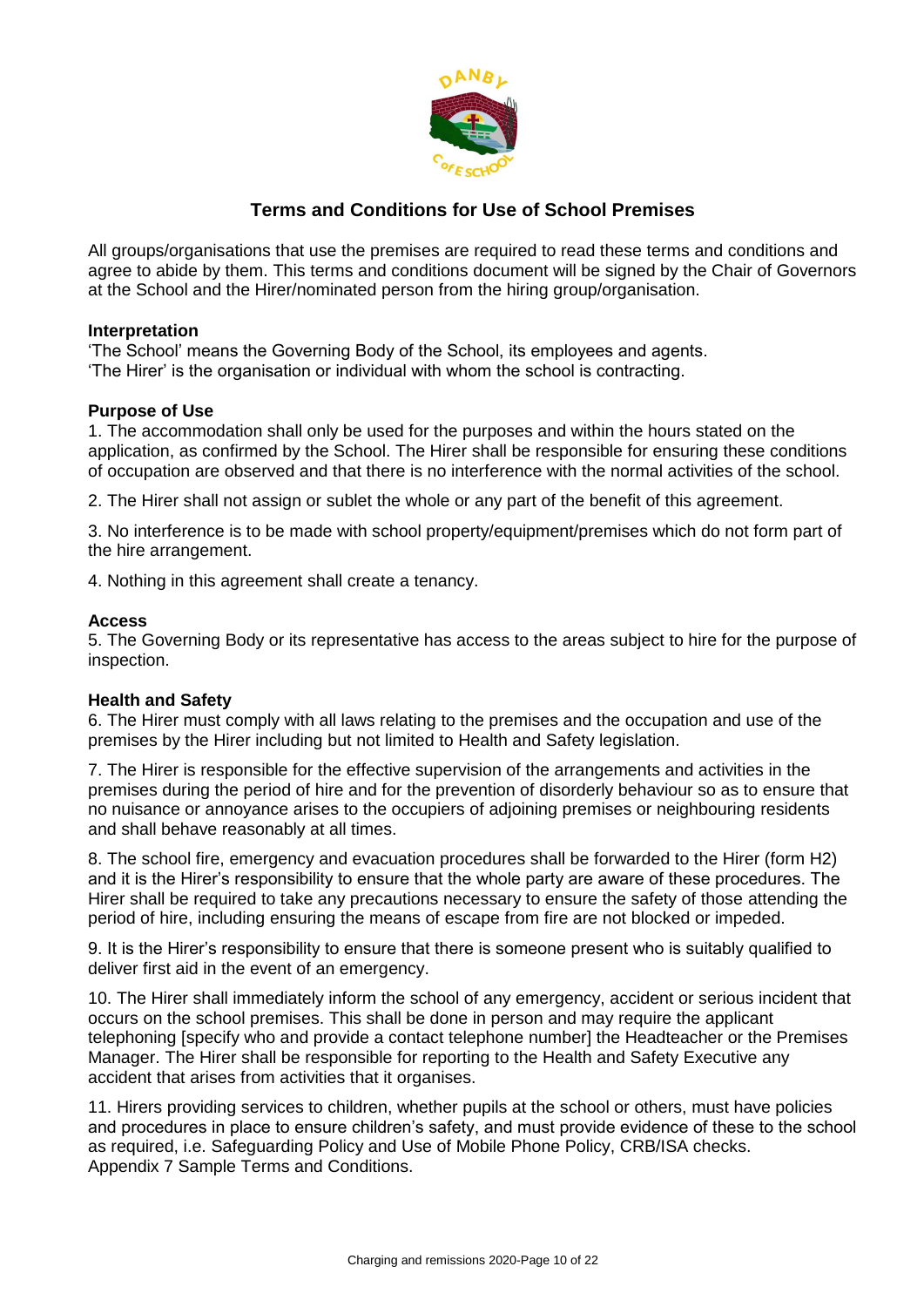# **Payment of Hire Charges and Deposit**

12. Hire charges shall be due and payable no later than 14 days after the date of the event.

13. The school reserves the right to require a deposit over and above the hiring charge as a surety against damage to the premises (including any equipment) or the premises being left in an unacceptable condition necessitating their incurring additional cost for cleaning, caretaking or other expense.

14. Failure to appear for a hire arrangement shall result in the cost of the booking being levied.

15. Whether or not the option to hire is actually exercised, payment must be made. For example, if the Hirer makes and pays in advance for a ten consecutive week booking but only uses the premises for eight weeks, the full charge for ten evenings is payable. There shall be no refund unless the reason for cancellation is due to school commitments / out of the control of the user group.

# **Responsibility of the Hirer for Good Order and Safety**

16. The Hirer shall be responsible for any damage to the school property, equipment or buildings caused by them or their guests. The Hirer must report any such damage to the school immediately. The Hirer shall repay to the school, on demand, the cost of re-instating or replacing any part of the premises or any property on the premises which shall be damaged, destroyed, stolen or removed during the period of hire or prior or subsequent thereto if in relation to or by reason of the hiring. Any such costs will be in addition to the specified hire arrangements charges.

17. All preparatory and clearing away time must be accounted for in the period applied for. Should the booking overrun, the Hirer shall be charged at the hourly rate for every hour or part thereof over and above the agreed times.

18. The Hirer shall ensure that all accommodation is left in a clean and tidy condition at the end of the hire arrangement. Using litterbins and recycling facilities as appropriate will help this.

19. The Hirer must obtain express permission from the school to leave any equipment on the premises. Where permission is granted, the Hirer is responsible for any equipment they leave on the premises and shall ensure that such equipment is in good repair and after use, safely stowed away. Items no longer required by the Hirer, or deemed by the school/North Yorkshire County Council to be unsafe or beyond repair or else unsafely stored on the premises shall be promptly removed by the Hirer on demand. If such request is not complied with by the Hirer within [insert timescale], the items may be disposed of by the school/North Yorkshire County Council and the Hirer shall reimburse the school/North Yorkshire County Council for any expense incurred as a result.

20. The school shall not be responsible for any article brought or left in any part of the premises, or theft or loss of, or damage to vehicles parked in any car park provided.

21. The Hirer must ensure that all privately owned electrical equipment has a certificate of safety (Portable Appliance Test) from a qualified electrical engineer.

22. The Hirer shall comply with any reasonable instructions given by the Headteacher, premises Manager or other member of the school staff.

23. Alcohol is not allowed to be sold on the premises unless prior permission is given by the school and a licence obtained by the Hirer. Illegal drugs are not to be brought onto or consumed on the school premises.

24. There shall not be brought onto the premises anything of an inflammable, dangerous or noxious character.

25. Where the premises do not have a Public Entertainment Licence the Hirer shall be responsible for obtaining such a licence. Any fees for such licences are to be paid for by the Hirer.

26. The premises may not be used for games of chance, other than bingo, unless permission has been granted by the Governors in writing.

27. Smoking is not allowed on the school premises at any time.

28. Animals, other than Guide Dogs, are not permitted on the school premises without the prior written consent of the school.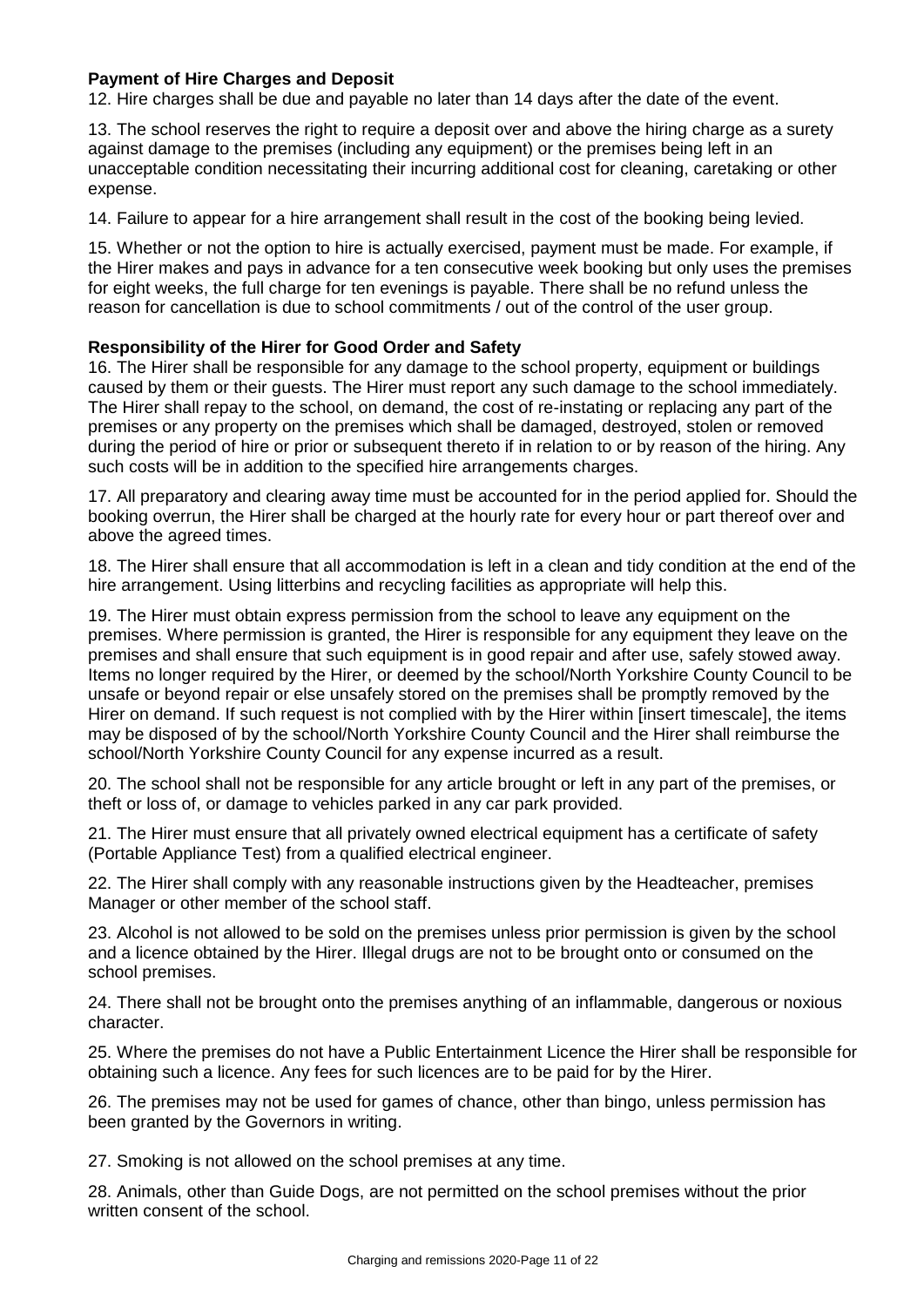29. The Hirer shall not make any alteration or addition to the premises and shall not affix any items to the premises.

#### **Conditions of Hire Specific to School Kitchens**

30. The use of any kitchen equipment is prohibited without prior consent of the school. In the case of consent being given, a member of the school's kitchen staff shall be present during the hire of the facility to ensure that the equipment is used appropriately.

31. The use by the Hirer of any food stocks held by the school for the provision of a school meal service is not permitted.

32. The Hirer has received all necessary food safety training as required by law.

33. The kitchen premises shall be left in a clean and hygienic condition after the hire.

34. Any costs incurred by the school in remedying any damage caused by the Hirer or by the use of their own equipment shall be recharged in full.

#### **Conditions of Hire Specific to the Outdoor Area**

35. The decision to cancel the use of the outdoor area, and so a hire arrangement is dependent on conditions and the time of year and rests with the Headteacher. That decision shall be final and cannot be changed irrespective of the view of any referee. The Hirer will abide by the decision of the Headteacher and shall not permit their members to use the facilities once a cancellation has been notified. Any unauthorised use shall result in the termination of the hire arrangement agreement permanently.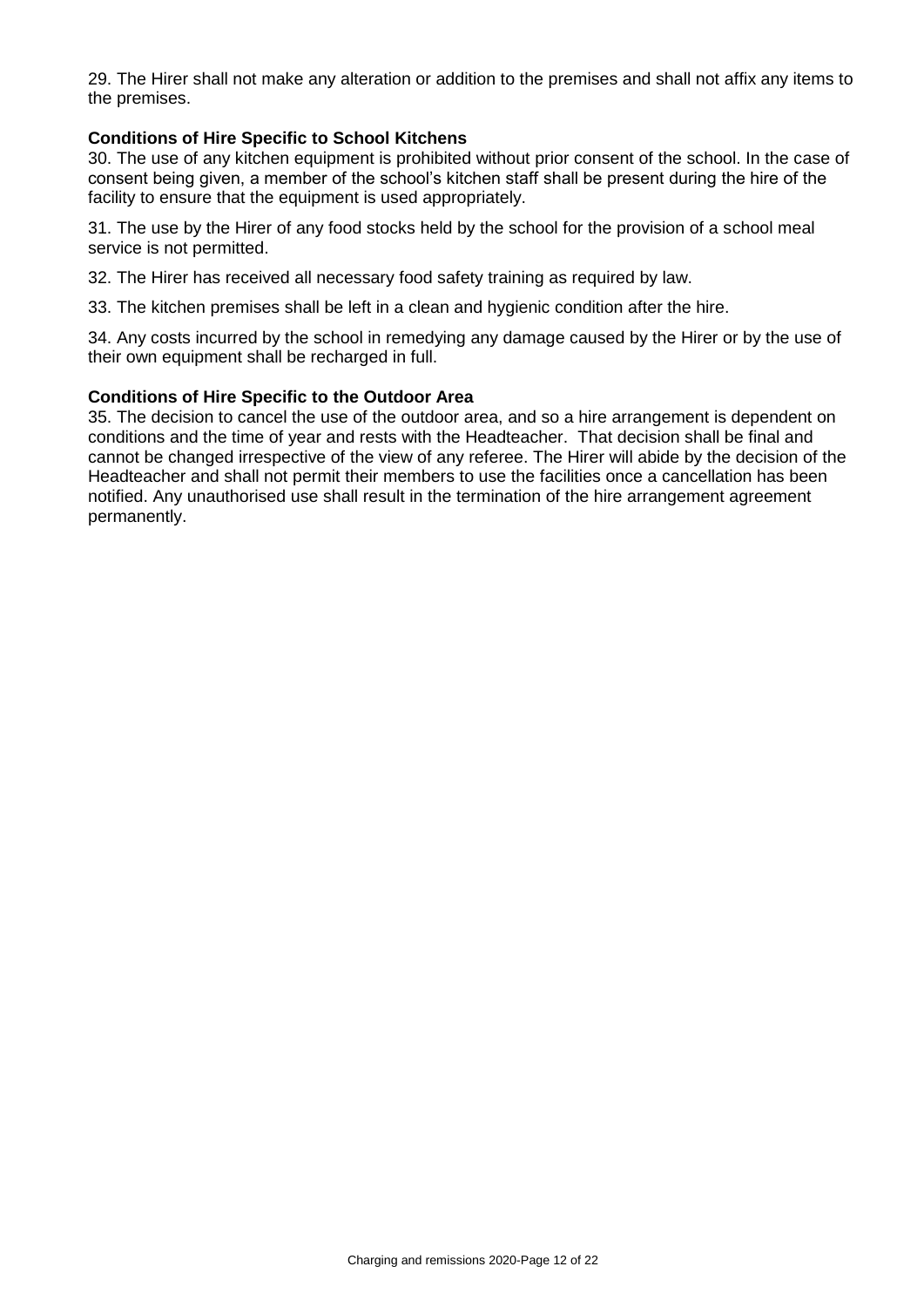### **Indemnity and Insurance**

36. North Yorkshire County Council and the school disclaim liability for injury or damage to persons or property upon its premises (so far as they are legally able to do so).

37. The Hirer agrees to indemnify North Yorkshire County Council, its employees and agents and the school against all actions, proceedings, claims, damages, awards or costs in respect of loss, damage, death or personal injury during the period of hire or before or after that time unless such death or injury occurs as a result of the negligence or breach of duty of North Yorkshire County Council, the school or their agents or employees.

38. The Hirer must be covered by a public liability insurance policy with a minimum limit of indemnity of £5 million including damage to the premises and its contents. It shall be necessary to produce documentary evidence of the cover when booking.

39. The Governing Body may at its discretion waive this requirement where the Hirer is an individual or small informal group of individuals (not using the school buildings for commercial or business purposes) who **do not** fall within the following definition and are not able to obtain public liability insurance:

- Members of any club, association or society which operates by subscription or entry fee;
- Any charity or individual organisation, carrying on business with a view to profit.

40. North Yorkshire County Council and the School shall maintain Public Liability insurance for third party injury and damage caused due to their negligence.

#### **Advertising**

41. No advertising shall be permitted except without the prior written consent of the school.

#### **Video Recording**

42. No video recordings may be made unless prior permission has been obtained. The School must be satisfied that the proper approvals have been received by the Hirer from all of the appropriate authorities, organisations and companies before that permission can be granted.

#### **Cancellation**

43. The school reserves the right to cancel the booking at any time without notice and without assigning any reason, but will endeavour to give as much notice as possible. Neither North Yorkshire County Council nor the school will be liable for the provision of alternative accommodation or be liable for any compensatory payment. In such circumstances, the school shall refund any monies paid in respect of the hire arrangement so cancelled but shall not be responsible for any loss or expenditure whatsoever in relation to the hire arrangement which the Hirer may have incurred or be liable to pay. The school reserves the right to refuse any application for hire as it may deem fit, or withdraw permission for any hire arrangement at any time.

44. If the facilities/equipment hired are not fully available for the duration of the booking or if the booked activity is prevented from taking place due to circumstances that were not informed to the Hirer prior to commencement of the hire arrangement, the school shall refund the monies paid for that booking.

45. If the Hirer, after the acceptance of a confirmed booking, cancels their booking 10 or more working days before the date of the booking, the full fee and deposit shall be refunded to the Hirer. If less than 10 working days' notice is given, only 50% of deposit shall be returned. If less than 5 working days' notice is given by the Hirer, there shall be no refund of the deposit. The school can, at their own discretion, overrule these in exceptional circumstances.

46. The applicant shall complete all relevant paperwork in a true and accurate way. False information may lead to an application being terminated.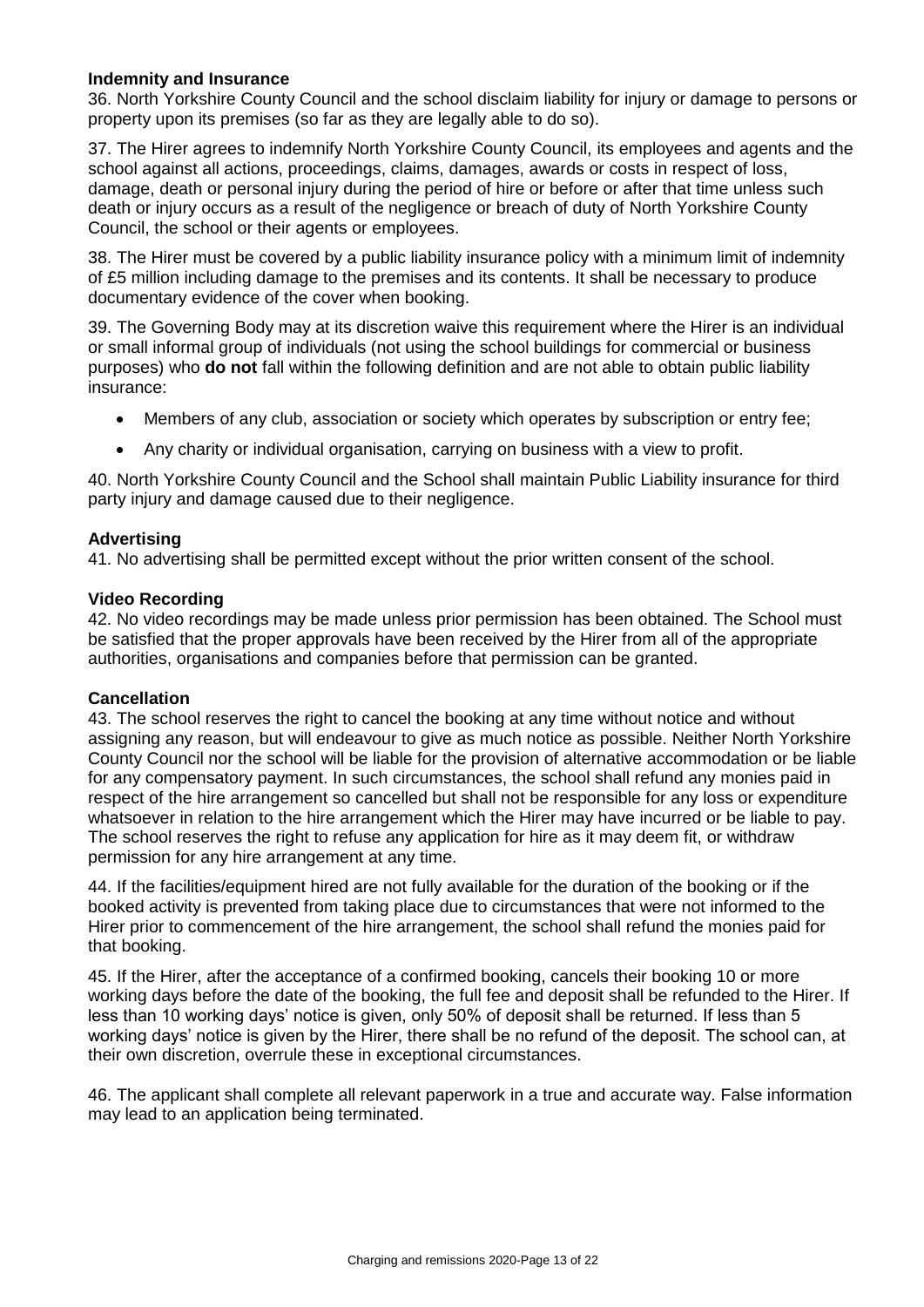AGREED by the School and the Hirer on the date set out in the Hire Arrangements Contract letter

…………………………………………………

Signed by The Chair of Governors of Danby CE (VC) School

…………………………………………………

Signed by …………………………………….. Position …………………………………..

Authorised signatory of …………………………………………. (Name of organisation)

# **Hire Arrangements Checklist for Hirer**

|                | Things to do                                                                                                                                                                                                                                 | $\sqrt{$ when done |
|----------------|----------------------------------------------------------------------------------------------------------------------------------------------------------------------------------------------------------------------------------------------|--------------------|
| 1              | Read through (i) the schedule of charges, (ii) the terms and<br>conditions of use and (iii) the application form                                                                                                                             |                    |
| $\overline{2}$ | Complete the application form and sign two copies of the<br><b>Terms and Conditions</b>                                                                                                                                                      |                    |
| 3              | Send the application form and one copy of the signed Terms<br>and Conditions to school to formally request a booking                                                                                                                         |                    |
| 4              | School notifies you that the booking is available or not and<br>sends an invoice                                                                                                                                                             |                    |
| 5              | Complete risk assessment of activity (including DBS forms if<br>working with children)                                                                                                                                                       |                    |
| 6              | Send in risk assessment, DBS forms, copy of licences<br>required, copy of insurance documents* and payment of<br>invoice (*Where appropriate include proof of Public Liability<br>insurance with a minimum Limit of Indemnity of £5 million) |                    |
| $\overline{7}$ | Attend induction into emergency procedures                                                                                                                                                                                                   |                    |
| 8              | Inform attendees of emergency procedures and terms and<br>conditions of use                                                                                                                                                                  |                    |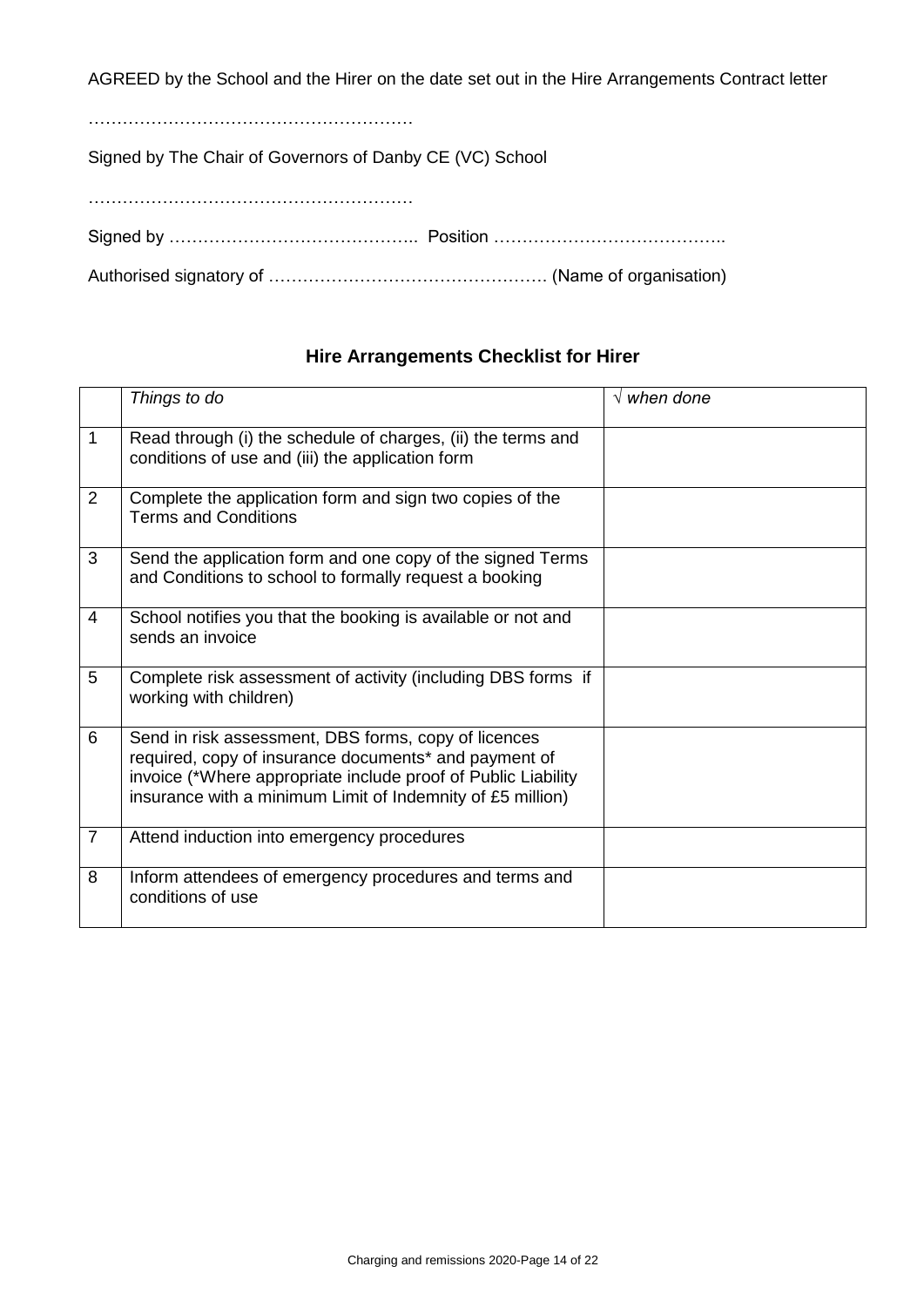# **Hire Arrangements Contract for one off booking**

[Insert Hirer's name and address]

### Dear [insert name]

The Governing Body has approved your application for the use of the premises of the above named school on the [insert date] between the hours [insert start time] to [insert end time]. This use is for [insert nature / name of event].

The facilities which you have permission to use are:

- [list all accommodation including access to toilets, kitchen, first aid, reception, etc as appropriate]
- [list all equipment]

All other facilities and equipment are not to be used without prior permission. These special arrangements apply [insert any special requirements relating to setting out the room, caretaking, cleaning, etc]

Your use of the premises will be subject to the terms and conditions of use already provided.

You will find enclosed with this letter an invoice for the hire of the premises. Payment terms are [insert details].

Yours faithfully

Headteacher on behalf of the Governing Body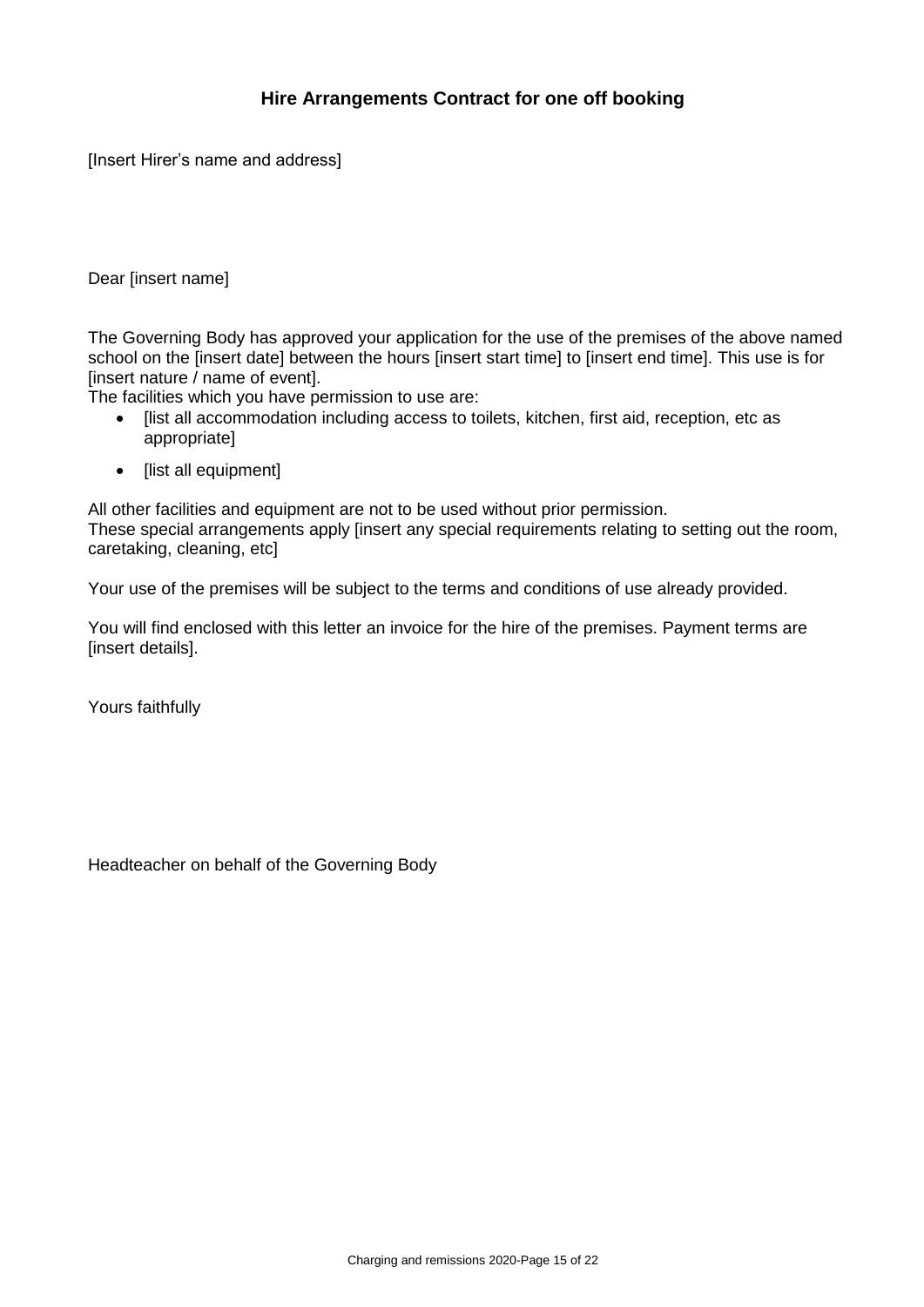[Insert Hirer's name and address]

Dear [insert name]

The Governing Body has approved your application for the use of the premises of the above named school on [insert day of the week] evening commencing [insert date] for [insert number of weeks] between the hours [insert start time] to [insert end time]. This use is for [insert nature / name of event].

The facilities which you have permission to use are:

- [list all accommodation including access to toilets, kitchen, first aid, reception, etc as appropriate]
- [list all equipment]

All other facilities and equipment are not to be used without prior permission.

These special arrangements apply [insert any special requirements relating to setting out the room, caretaking, cleaning, etc]

Your use of the premises will be subject to the terms and conditions of use already provided.

You will find enclosed with this letter an invoice for the hire of the premises. Payment terms are [insert details].

Yours faithfully

Headteacher on behalf of the Governing Bod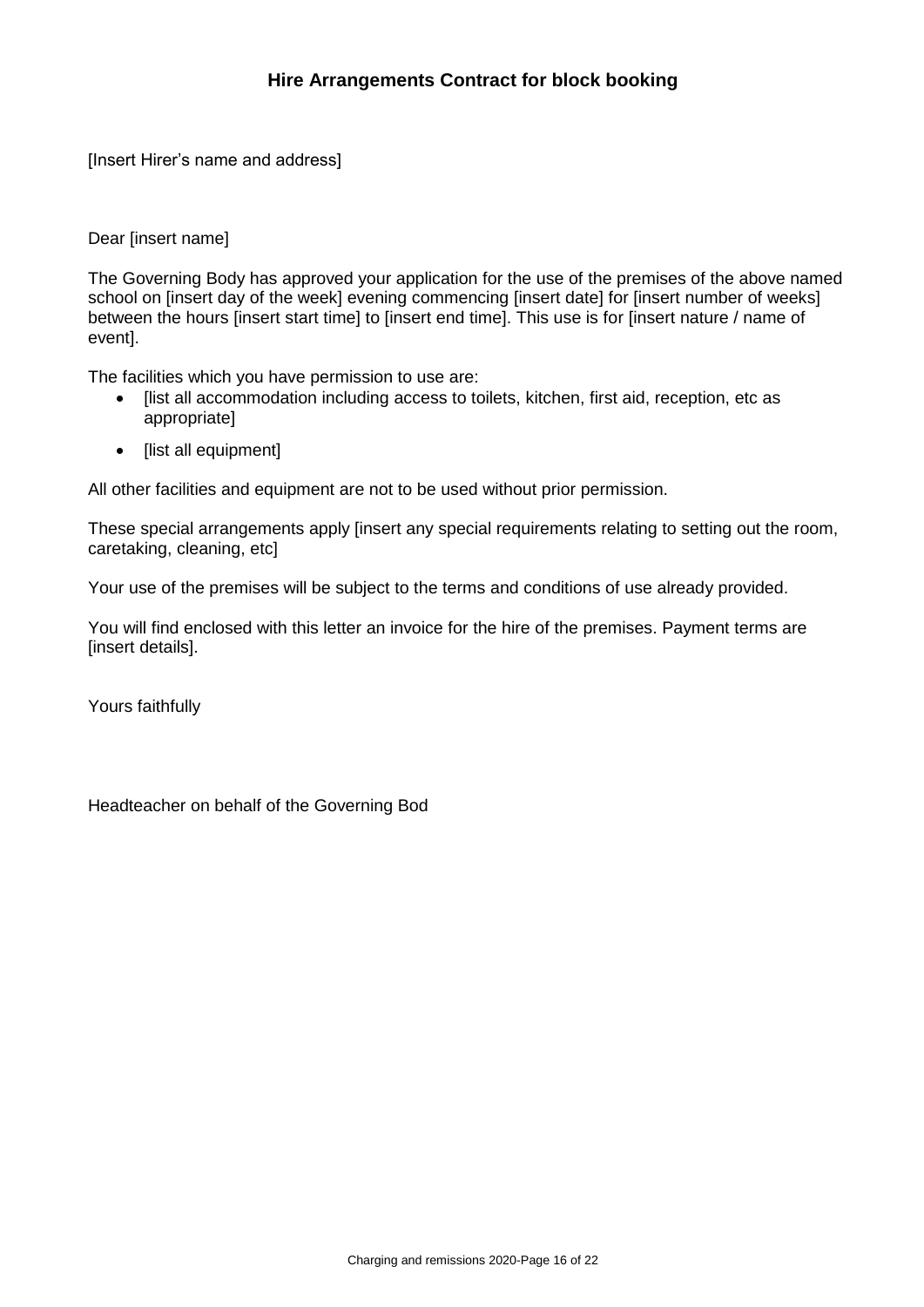# **Hire Arrangements Checklist for School Staff**

| Procedure                                                                | Date | Initials |
|--------------------------------------------------------------------------|------|----------|
| Governors have Hire Arrangements Policy in place                         |      |          |
| Send hire arrangements pack to enquirer (pack to include schedule of     |      |          |
| charges, terms and conditions of use and application form etc)           |      |          |
| Completed application form and signed Terms and Conditions received      |      |          |
| by school                                                                |      |          |
| Assess suitability of activity                                           |      |          |
| Intended use meets with the Hire Arrangements Policy                     |      |          |
| Check availability of premises / equipment                               |      |          |
| Hirer has necessary Liability insurance or fits the definition to be     |      |          |
| covered under the Council's contingency Hirer's Liability cover          |      |          |
| School completes draft risk assessment for activity and ensure all risks |      |          |
| can be covered                                                           |      |          |
| Check availability of caretaker and agree booking with them              |      |          |
| Calculate cost of hire                                                   |      |          |
| Take up references (where appropriate)                                   |      |          |
| View copies of the Child Protection Policy, CRB checks and safe          |      |          |
| recruitment procedures (as appropriate) for all organisations providing  |      |          |
| services to children                                                     |      |          |
| Book hire arrangement into diary with Hirer's name and contact           |      |          |
| number                                                                   |      |          |
| Send confirmation of booking and invoice                                 |      |          |
| Deposit / payment received                                               |      |          |
| See completed risk assessment for activity from Hirer and ensure all     |      |          |
| risks are covered                                                        |      |          |
| Issue receipt for payment                                                |      |          |
| Induct lessee into fire procedures etc                                   |      |          |
| Re-check booking in diary, arrangements with caretaking staff and        |      |          |
| others where appropriate                                                 |      |          |
| Check that payment appears on the school's bank account and record       |      |          |
| separately on the schools finance system                                 |      |          |

Notes: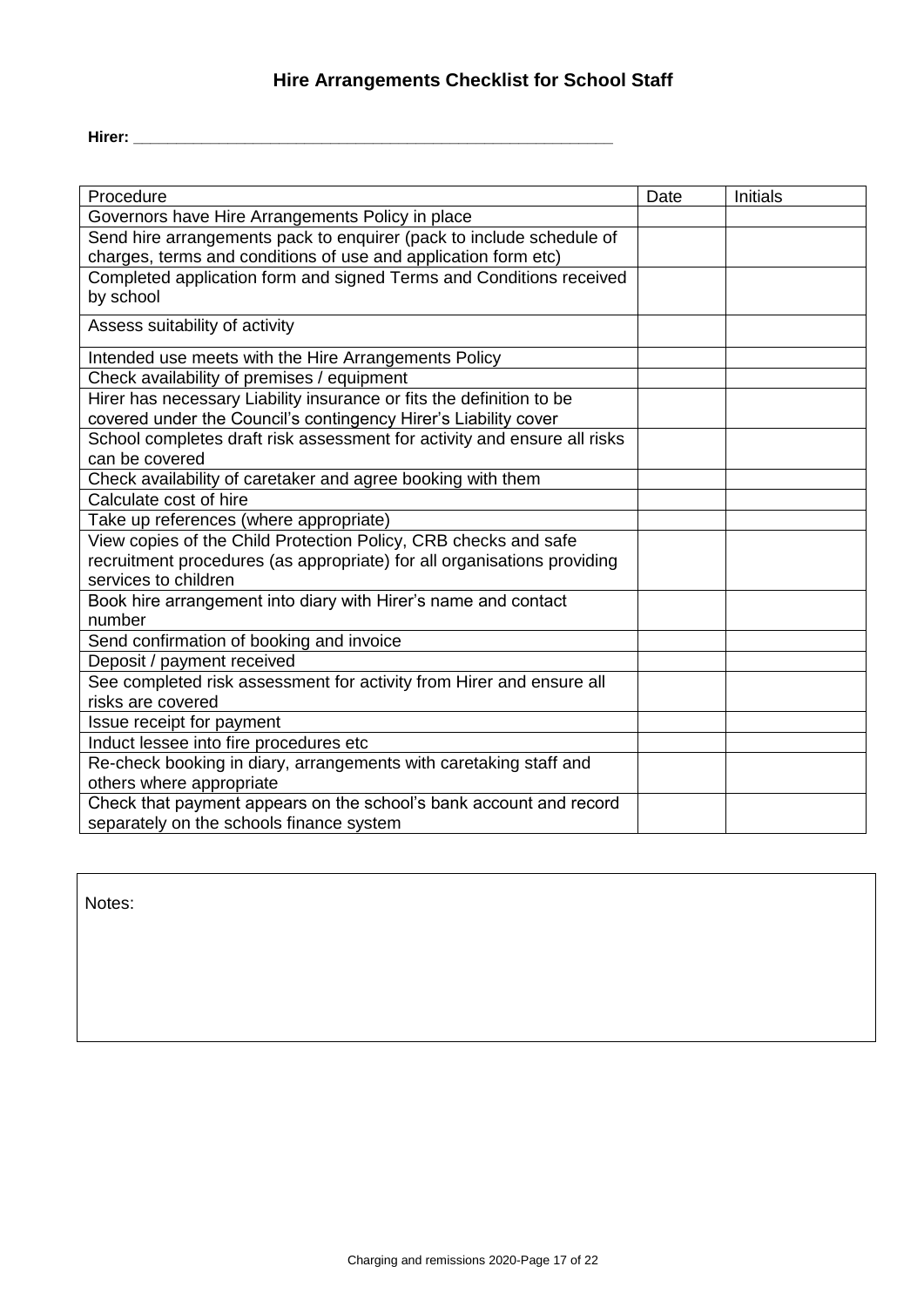# **FORMS**

| H <sub>1</sub> | Application for Hire of Educational<br>Premises of Grounds (including<br>kitchens)  |
|----------------|-------------------------------------------------------------------------------------|
| H <sub>2</sub> | Information and Instructions to<br>Organisers of Events held on Council<br>Property |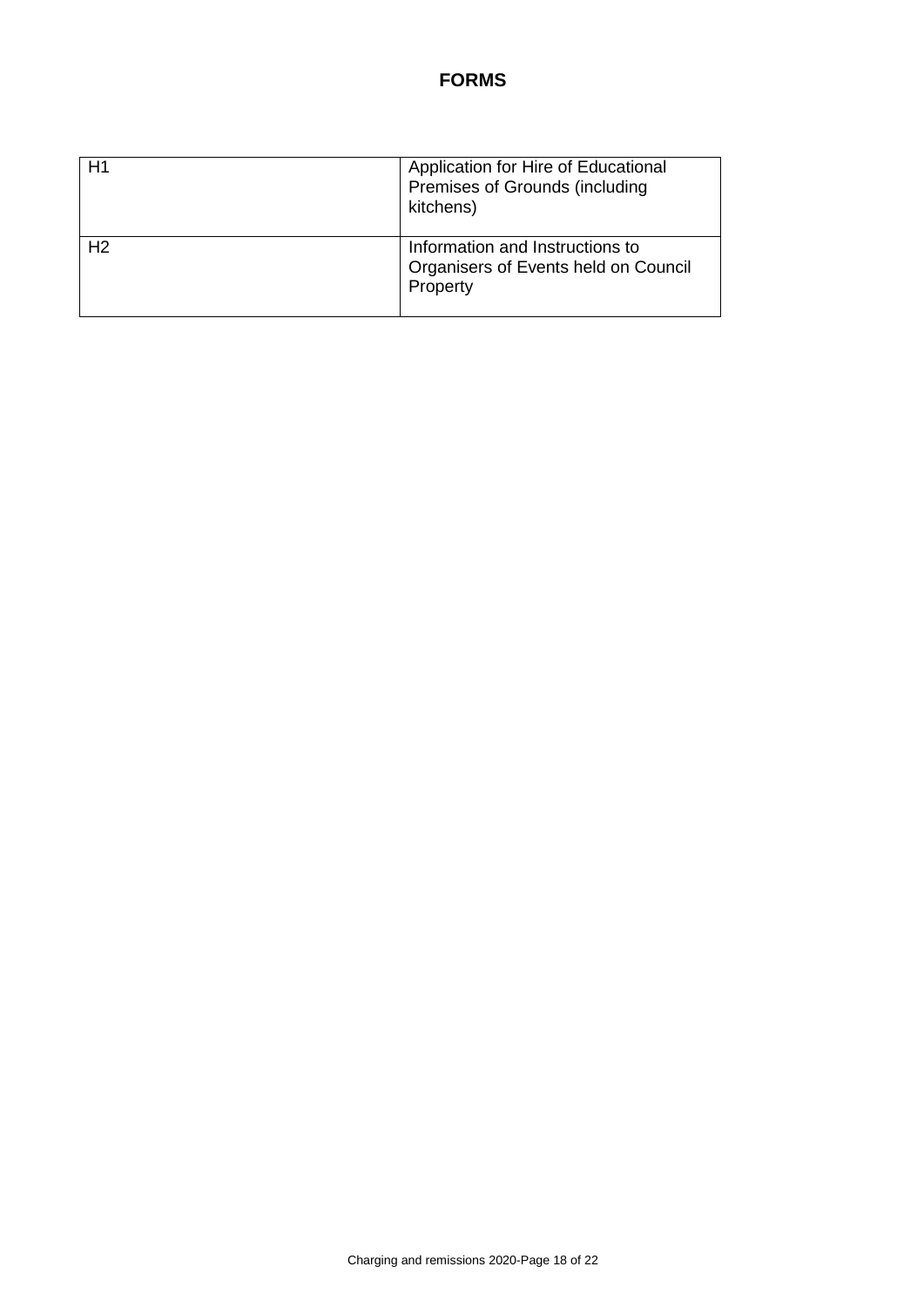# **NORTH YORKSHIRE COUNTY COUNCIL, CHILDREN & YOUNG PEOPLE'S SERVICE**

# **APPLICATION FOR HIRE OF EDUCATIONAL PREMISES OR GROUNDS (including Kitchens)**

**TO BE COMPLETED IN CAPITAL LETTERS & RETURNED TO THE HEADTEACHER AT LEAST 3 WEEKS BEFORE THE PROPOSED HIRE ARRANGEMENT DATE** 

**School......................................................................................................................................** 

# **APPLICANT'S DETAILS**

**DETAILS OF HIRE ARRANGEMENT** (each separate hire arrangement, not block booking, requires a separate form)

4. Purpose for which hire arrangement is requested ……………................................................

5. Date(s) and time(s) of proposed hire arrangement (not exceeding one school term; a separate form is required for each term):

6. Dates and times of proposed letting:

| Day | Commencement<br>Date | End Date | No of<br>Davs | From am/pm | To am/pm |
|-----|----------------------|----------|---------------|------------|----------|
|     |                      |          |               |            |          |

#### 7. Specify which rooms/facilities/equipment are required:

| Accommodation requested (specify) |                  |           |  |
|-----------------------------------|------------------|-----------|--|
| <b>Internal Facilities</b>        |                  |           |  |
| Hall                              | <b>ICT Suite</b> | Classroom |  |
| Details:                          |                  |           |  |
| <b>External Facilities</b>        |                  |           |  |
| <b>Outdoor Area</b>               | Playground       |           |  |
| Details:                          |                  |           |  |

| <b>Equipment required</b> |  |
|---------------------------|--|
|                           |  |
|                           |  |
|                           |  |
|                           |  |

### 8. I/we\* agree

(i) to provide all necessary documentation as requested by the Governing Body including proof of insurance

(ii) to pay the Governor's charge on demand

(iii) to indemnify the School and North Yorkshire County Council against any liability whatsoever which may arise out of the hire of the premises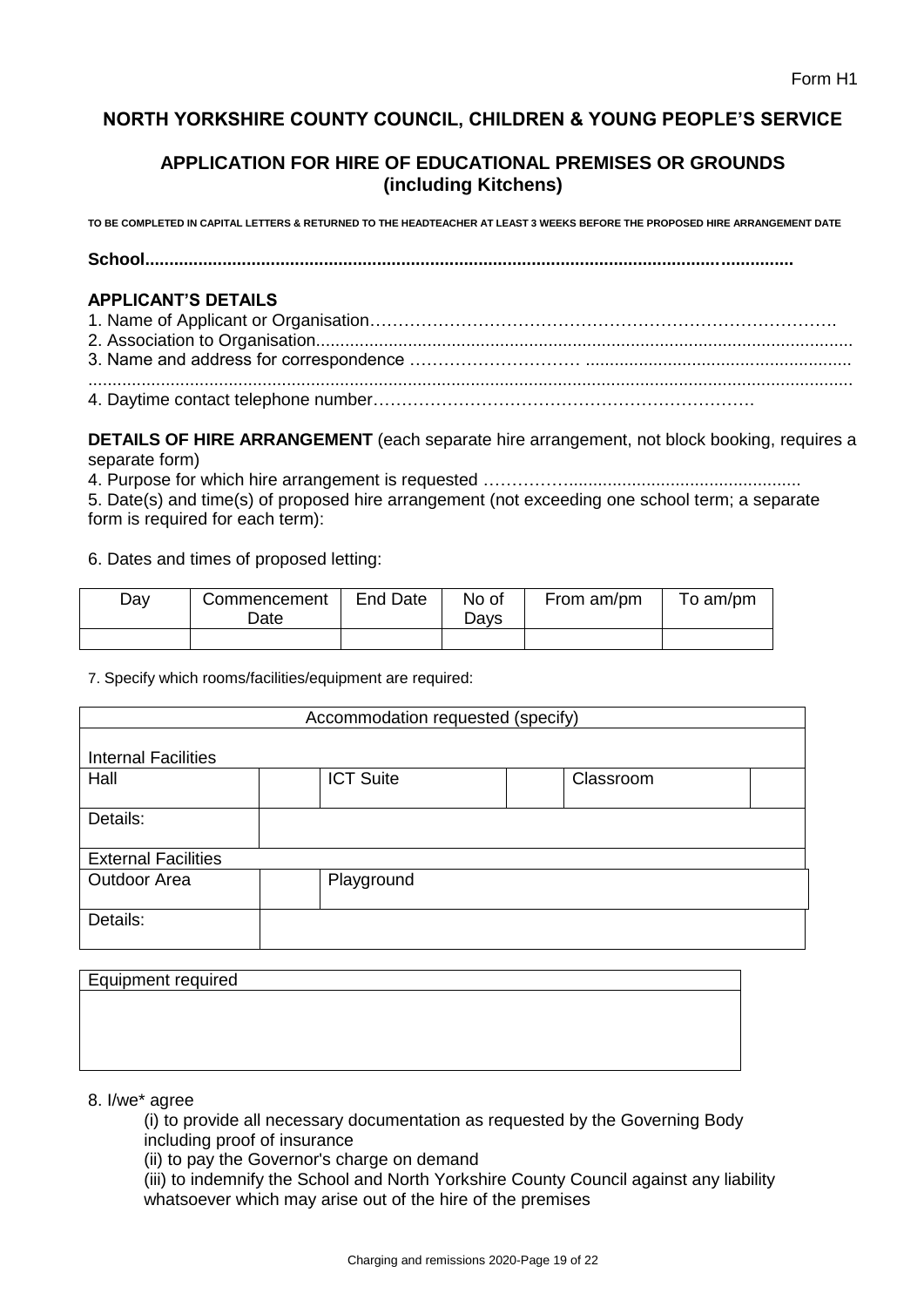| (iii) that use of accommodation shall be in accordance with the terms and conditions of hire<br>(supplied separately) |
|-----------------------------------------------------------------------------------------------------------------------|
|                                                                                                                       |
| * Delete as appropriate                                                                                               |
| 9. FOR SCHOOL USE:                                                                                                    |
|                                                                                                                       |
| Approved Yes / No*<br>Reason why application was unsuccessful                                                         |

| Costing of Hire |  |
|-----------------|--|

| Item                                                      | £ per hour | l No<br>Hours | No Day | £ | p |
|-----------------------------------------------------------|------------|---------------|--------|---|---|
|                                                           |            |               |        |   |   |
|                                                           |            |               |        |   |   |
|                                                           |            |               |        |   |   |
|                                                           |            |               |        |   |   |
|                                                           |            |               |        |   |   |
|                                                           |            |               |        |   |   |
|                                                           |            |               |        |   |   |
| $T_{\text{total}}$ $O_{\text{total}}$ is the limitational |            |               |        |   |   |

| Total Cost to be invoiced |  |
|---------------------------|--|
| Deposit Required          |  |
|                           |  |